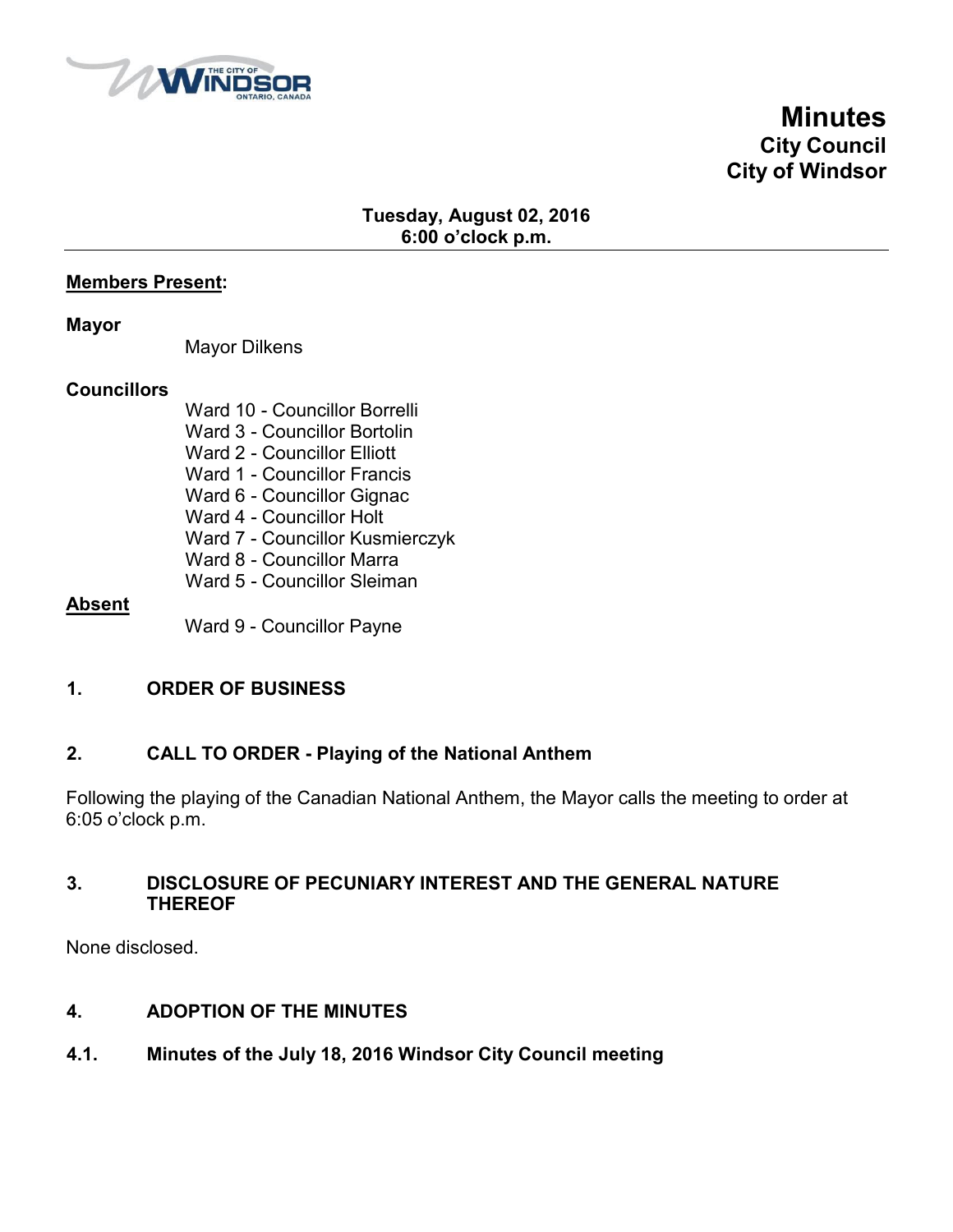# **Minutes City Council Tuesday, August 02, 2016** Page **2** of **26**

Moved by: Councillor Gignac Seconded by: Councillor Holt

That the Minutes of the regular meeting of Council held July 18, 2016 **BE ADOPTED** as presented. Carried.

# **5. NOTICE OF PROCLAMATIONS**

None presented.

## **6. COMMITTEE OF THE WHOLE**

Moved by: Councillor Kusmierczyk Seconded by: Councillor Marra

That Council do now rise and move into Committee of the Whole with the Mayor presiding for the purpose of dealing with:

- (a) communication items;
- (b) consent agenda;
- (c) hearing requests for deferrals, referrals and/or withdrawals of any items of business;
- (d) hearing presentations and delegations;
- (e) consideration of business items;
- (f) consideration of Committee reports:
	- (i) **Report of Special In-Camera Meeting or other Committee as may be held prior to Council** (if scheduled);

(g) consideration of by-laws 119-2016 through 121-2016 (inclusive). Carried.

### **7. COMMUNICATIONS INFORMATION PACKAGE**

### **7.1. Correspondence - August 2, 2016**

Moved by: Councillor Sleiman Seconded by: Councillor Borrelli

Decision Number: CR470/2016

That the following Communication Items 7.1.1 and 7.1.2 as set forth in the Council Agenda **BE REFERRED** as noted: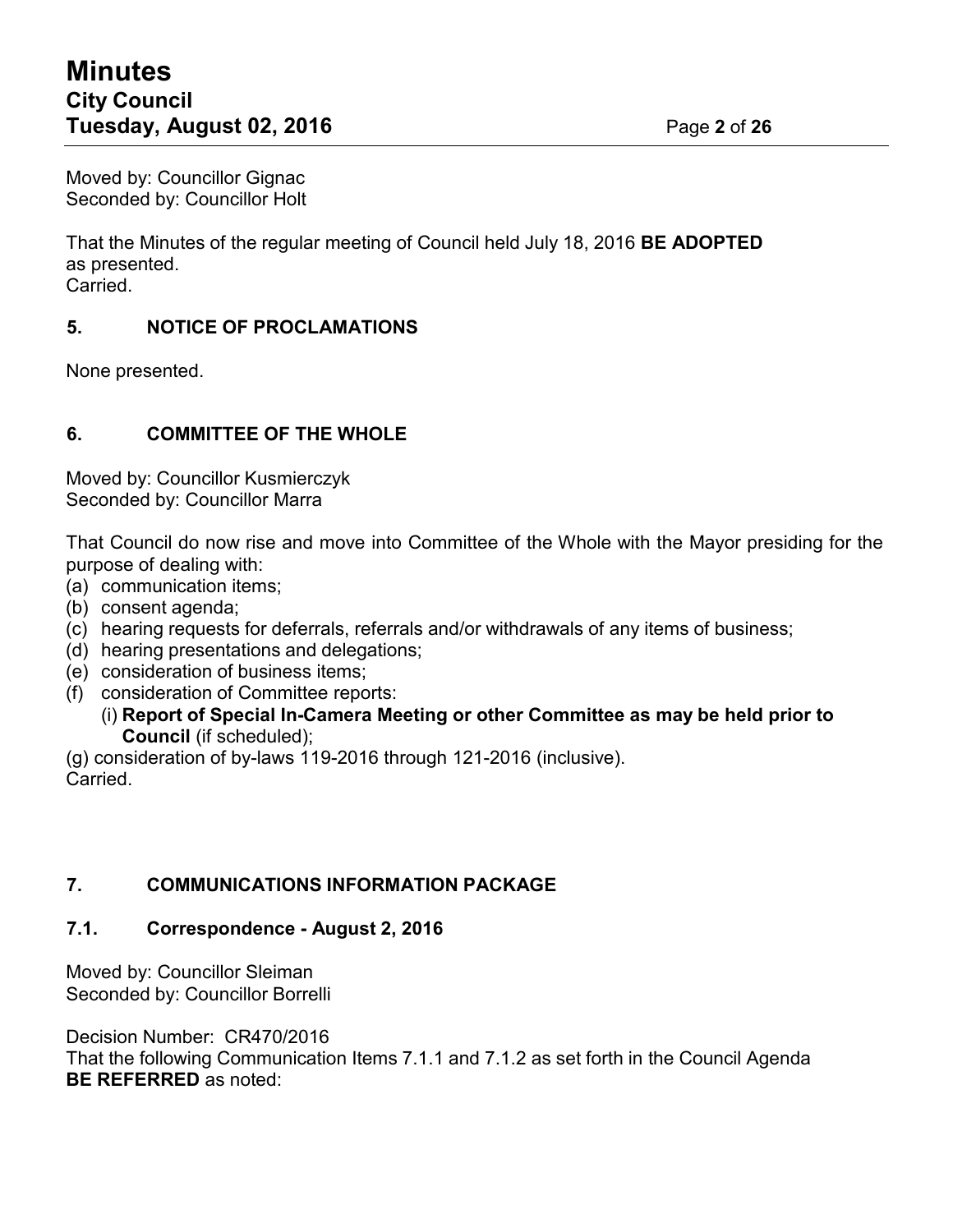# **Minutes City Council Tuesday, August 02, 2016** Page **3** of **26**

| No.   | Sender           | Subject                                                                                    |  |
|-------|------------------|--------------------------------------------------------------------------------------------|--|
| 7.1.1 | Town of Tecumseh | Notice of Public Meeting – Proposed Official Plan<br>Amendment and Zoning By-Law Amendment |  |
|       |                  | <b>City Planner</b>                                                                        |  |
|       |                  | <b>City Solicitor</b>                                                                      |  |
|       |                  | Z2016                                                                                      |  |
|       |                  | Note & File                                                                                |  |
| 7.1.2 | City of Windsor  | Notice of Completion Municipal Class Environmental<br>Assessment Central Box Study Area.   |  |
|       |                  | Note & File                                                                                |  |
|       |                  | SW2016                                                                                     |  |

Carried.

### **7.2. Response to CQ51-2015 - Level of Residential Intensification since 2006 - City Wide**

Moved by: Councillor Bortolin Seconded by: Councillor Holt

### Decision Number: CR476/2016

That the report of the City Planner dated June 12, 2016 entitled "Response to CQ51-2015 – Level of Residential Intensification since 2006" **BE REFERRED** back to Administration so that the report include raw data as an overlay of population density across the city as is represented with respect to intensification and that that report **BE DIRECTED** to the Downtown Windsor Planning Study as it directly relates to the efforts being made for that study. Carried.

> Report Number: C 57/2016 Clerk's File: GPL2016 7.2

### **7.3. Ministry of Labour Field Visit Report with No Orders at the Windsor International Aquatic & Training Centre**

Moved by: Councillor Sleiman Seconded by: Councillor Borrelli

Decision Number: CR477/2016

THAT City Council **RECEIVE FOR INFORMATION** the report from the Executive Director of Human Resources with respect to the July  $8<sup>th</sup>$ , 2016 Field Visit Report issued by the Ministry of Labour (MOL) in relation to a reported injury to a worker at the Windsor International Aquatic & Training Centre (WIATC); and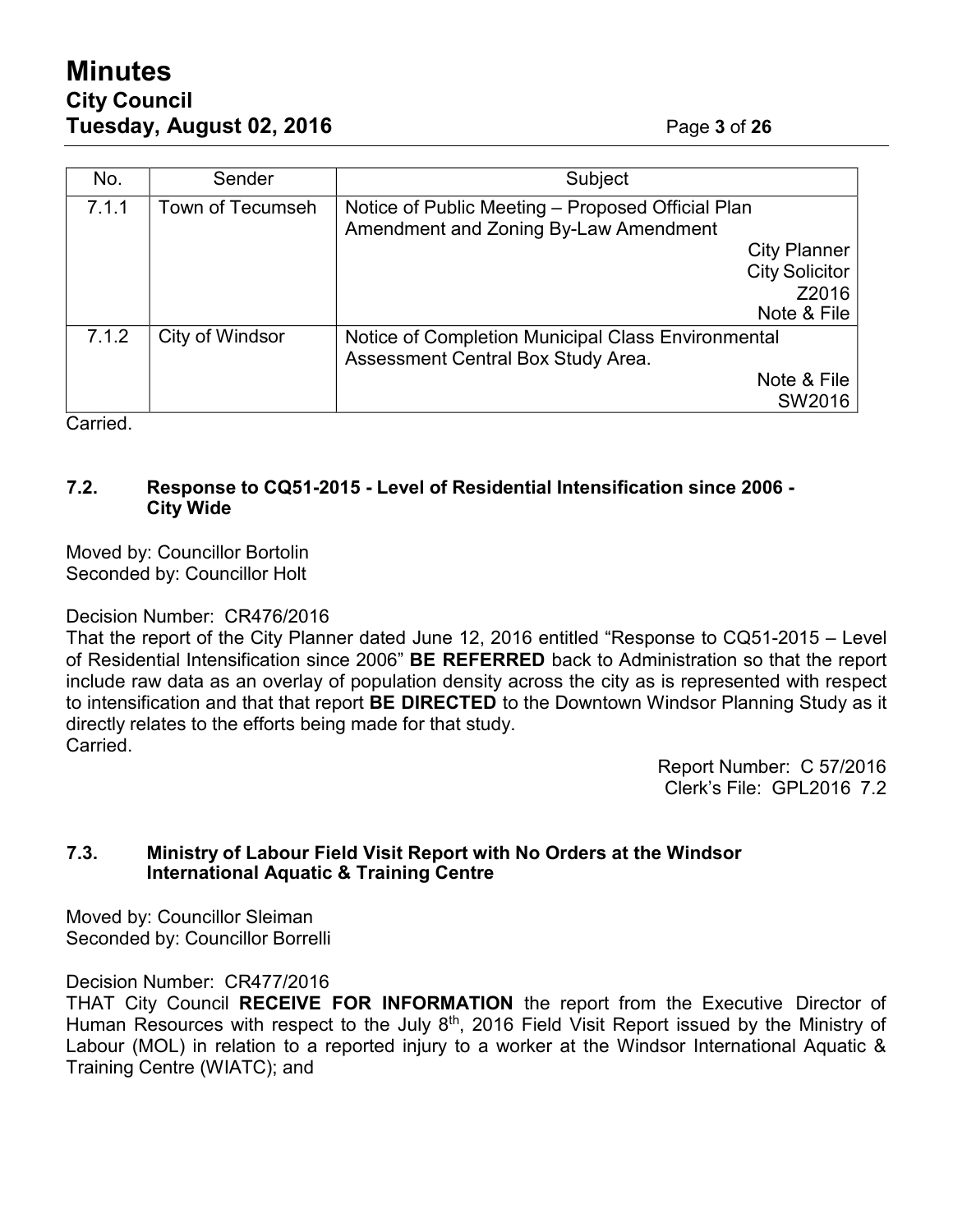THAT Council and Administration **BE MADE AWARE** that the Recreation & Culture Department, Human Resources and the MOL have worked to ensure that the WIATC is in compliance with the *Occupational Health & Safety Act*. There were no orders issued. **Carried** 

> Report Number: CM 38/2016 Clerk's File: SR/11026 7.3

### **7.4. New Sandwich Town Library be Named to Honour John Muir**

Moved by: Councillor Sleiman Seconded by: Councillor Borrelli

Decision Number: CR478/2016

THAT the report from the Office of Mayor dated July 29, 2016, entitled "New Sandwich Town Library be Named to Honour John Muir" **BE RECEIVED** for information. Carried.

> Report Number: CM 41/2016 Clerk's File: ML2016 7.4

## **8. CONSENT AGENDA**

### **8.1. Tender 110-16: Construction of New Fire Hall No. 5 - Ward 10**

Moved by: Councillor Bortolin Seconded by: Councillor Elliott

Decision Number: CR472/2016

- I. THAT the report regarding the Award of Tender for Tender 110-16, Construction of New Fire Hall No. 5 **BE RECEIVED FOR INFORMATION**, and
- II. THAT **APPROVAL BE GIVEN** to enter into an agreement with Amico Design-Build Inc. for the construction of Fire Hall No. 5 in the amount of \$4,202,500.00 (excluding HST) and that the Chief Administrative Officer and City Clerk **BE AUTHORIZED** to sign the agreement, satisfactory in technical content to the City Engineer, in financial content to the City Treasurer, and in form to the City Solicitor; and
- III. THAT in keeping with the Disposal of Land Policy, Section 4.1.3 the following improved real property **BE DECLARED** surplus to the needs of the Corporation:

Municipal address: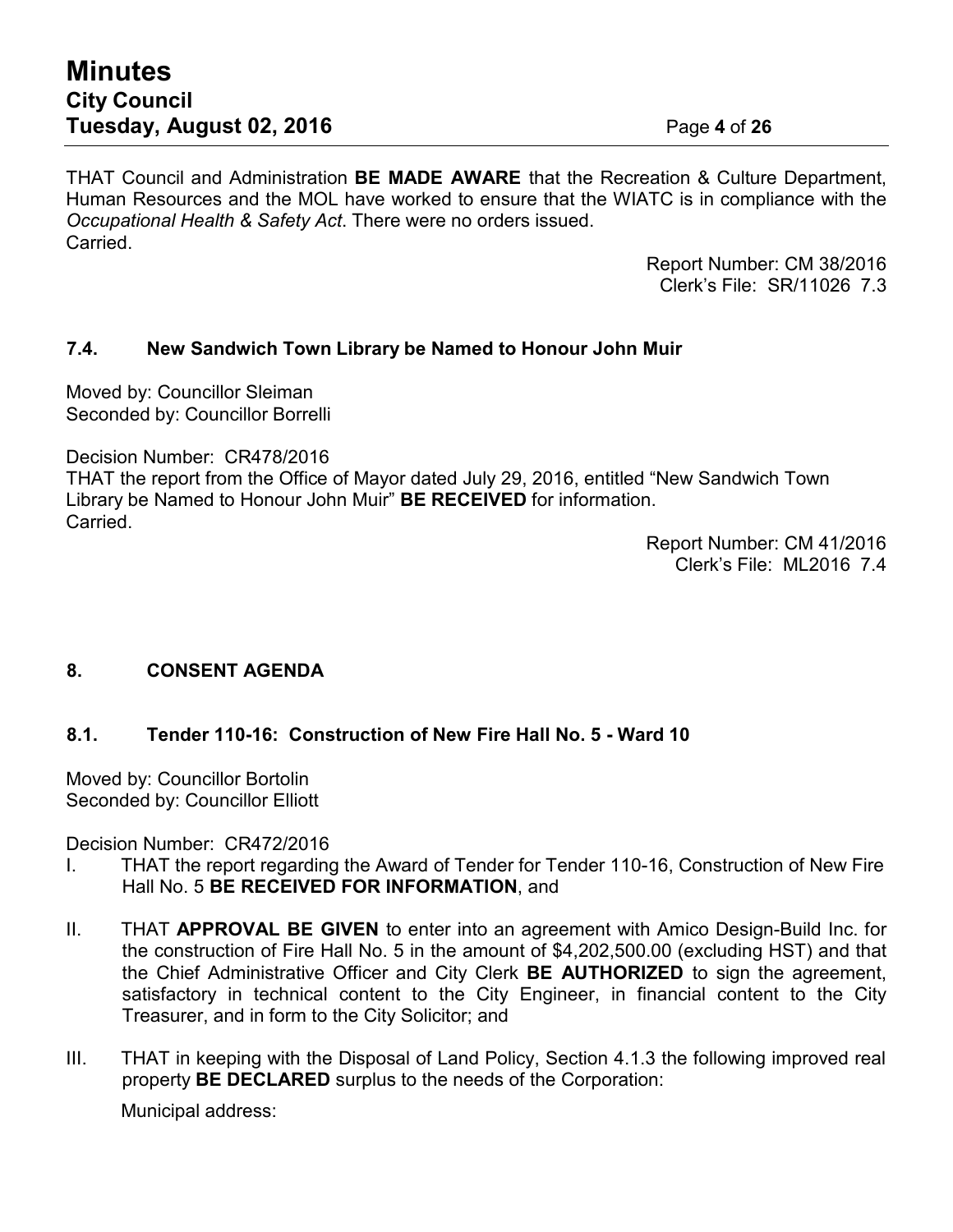# **Minutes City Council Tuesday, August 02, 2016** Page **5** of **26**

- 1905 Cabana Road West situated on the south side of Cabana Road West opposite the Charlevoix Avenue intersection.
- Legal Description: Part Lot 2, Concession 4 or 2, Sandwich West; McNiff L'Assumption, designated as Part 2 on Plan 12R-2766
- Lot size: 180 feet X 183 feet
- Building size: approximately 5,546 square feet

and,

- IV. That the Manager of Real Estate Services **BE DIRECTED** to list the improved property municipally known as 1905 Cabana Road West on the MLS at a time as determined by the City Solicitor, and
- V. THAT in order to supply the required new line of service as it relates to ongoing Ministry of Natural Resources and Forestry (MNRF) commitments under s.17(2)(c) of the Endangered Species Act, 2007, Council **APPROVE** a pre-commitment of \$50,000 to the 2017 Operating Budget for the Parks Department, and
- VI. THAT Council **APPROVE** use of the \$218,000 park land dedication costs within the Fire Hall 2 Project as a funding source for mitigation costs required for commitments under s.17(2)(c) of the Endangered Species Act, 2007, Species at Risk Mitigation Plan for the construction of Fire Hall 5, and
- VII. THAT Council **APPROVE** funding of the estimated project shortfall of \$1,194,941 (including non-recoverable taxes) from the following sources:

| Anticipated proceeds from the sale of surplus                 | \$900,000 |  |  |  |
|---------------------------------------------------------------|-----------|--|--|--|
| Fire Halls 2, $6$ & $5$                                       |           |  |  |  |
| Parkland dedication fees - Long Park                          | \$218,000 |  |  |  |
| Unallocated Capital Placeholder Contingency                   | \$76,941  |  |  |  |
| e overall project budget <b>RE REVISED</b> to be \$10,104,041 |           |  |  |  |

and that the overall project budget **BE REVISED** to be \$10,194.941. Carried.

> Report Number: C 124/2016 Clerk's File: SF/11843 8.1

### **8.2. Extension of Services Agreement for Parking Enforcement for 2017**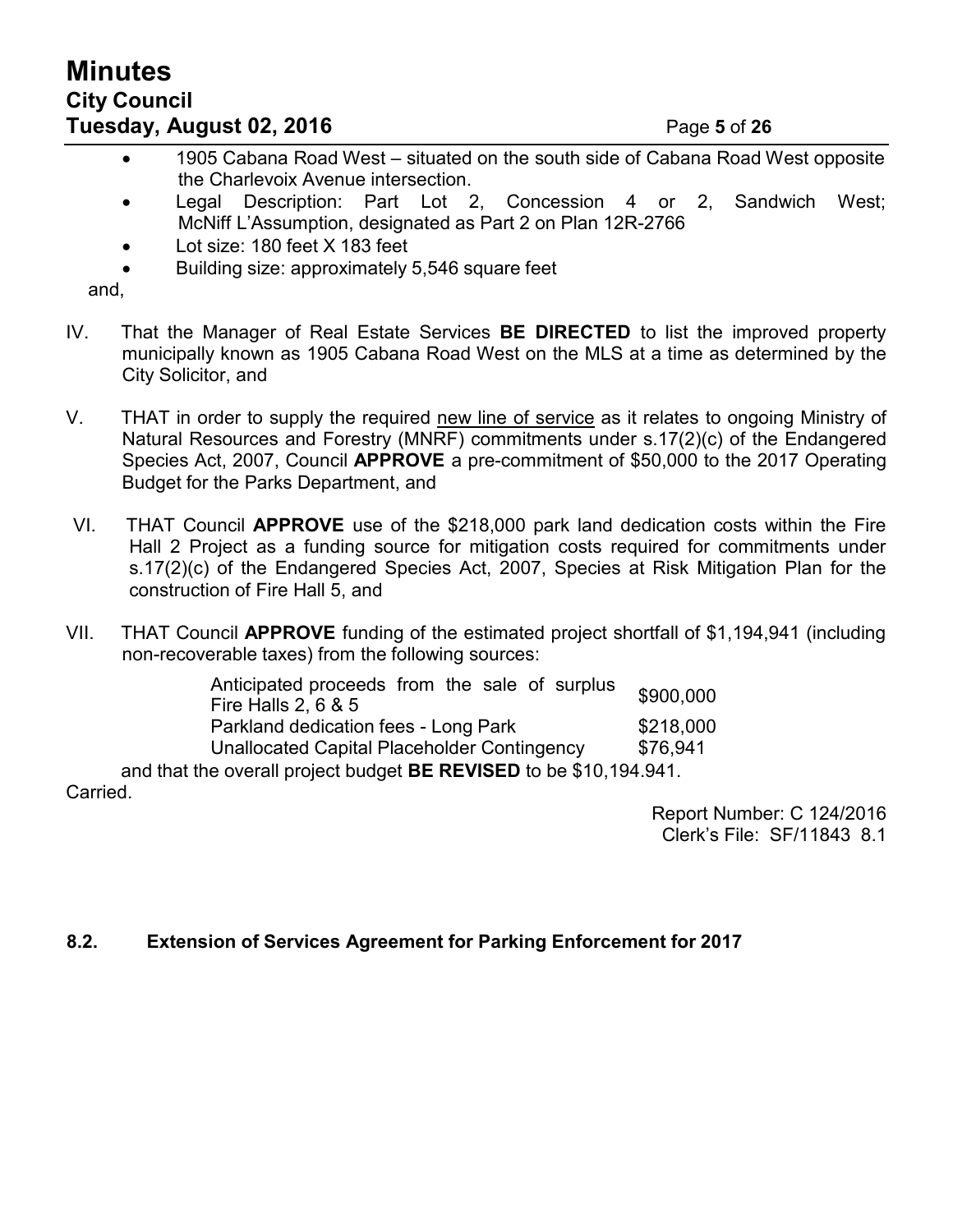Moved by: Councillor Bortolin Seconded by: Councillor Elliott

Decision Number: CR473/2016

**I.** THAT City Council **APPROVE** the extension of the Services Agreement for Parking Enforcement for one (1) year to Canadian Corps of Commissionaires Ottawa Windsor Division as provided in the current contract at a cost of \$630,773.44. (excluding HST) to be adjusted on January 1, 2017 by the inflationary factor as per the terms of the contract; and further,

**II.** THAT the CAO and City Clerk **BE AUTHORIZED** to execute the extension agreement with Canadian Corps of Commissionaires Ottawa Windsor Division for the provision of parking enforcement services as per the Services Agreement for Parking Enforcement, to an upset limit of \$630,773.44 (excluding HST) plus inflationary adjustment for 2017, satisfactory in form to the City Solicitor, in financial content to City Treasurer, and in technical content to the City Engineer. Carried.

> Report Number: C 134/2016 Clerk's File: ST2016 8.2

#### **8.3. Declaration of Vacant Parcel on Howard Avenue Surplus and Authority to Offer the Land for Sale Ward 4**

Moved by: Councillor Bortolin Seconded by: Councillor Elliott

Decision Number: CR474/2016

- I. That the following vacant parcel of land **BE DECLARED** surplus:
	- Municipal address:
		- $\blacksquare$  Part of 0 Howard Avenue the easterly triangular portion of the lands situate on the east side of Howard Avenue, north of Lens Avenue and southwest of Fraser Avenue
	- Legal Description:
		- Part of Lots 340 and 341, Registered Plan 908, to be further described on a new reference plan of survey
	- Easements, subject to their being accepted in the City's standard form and in accordance with the City's standard practise, in favour of Cogeco Cable Canada GP Inc., EnWin Utilities Ltd. and Bell Canada
	- Lot area: approximately 1,851.4 sq ft (172 m<sup>2</sup>)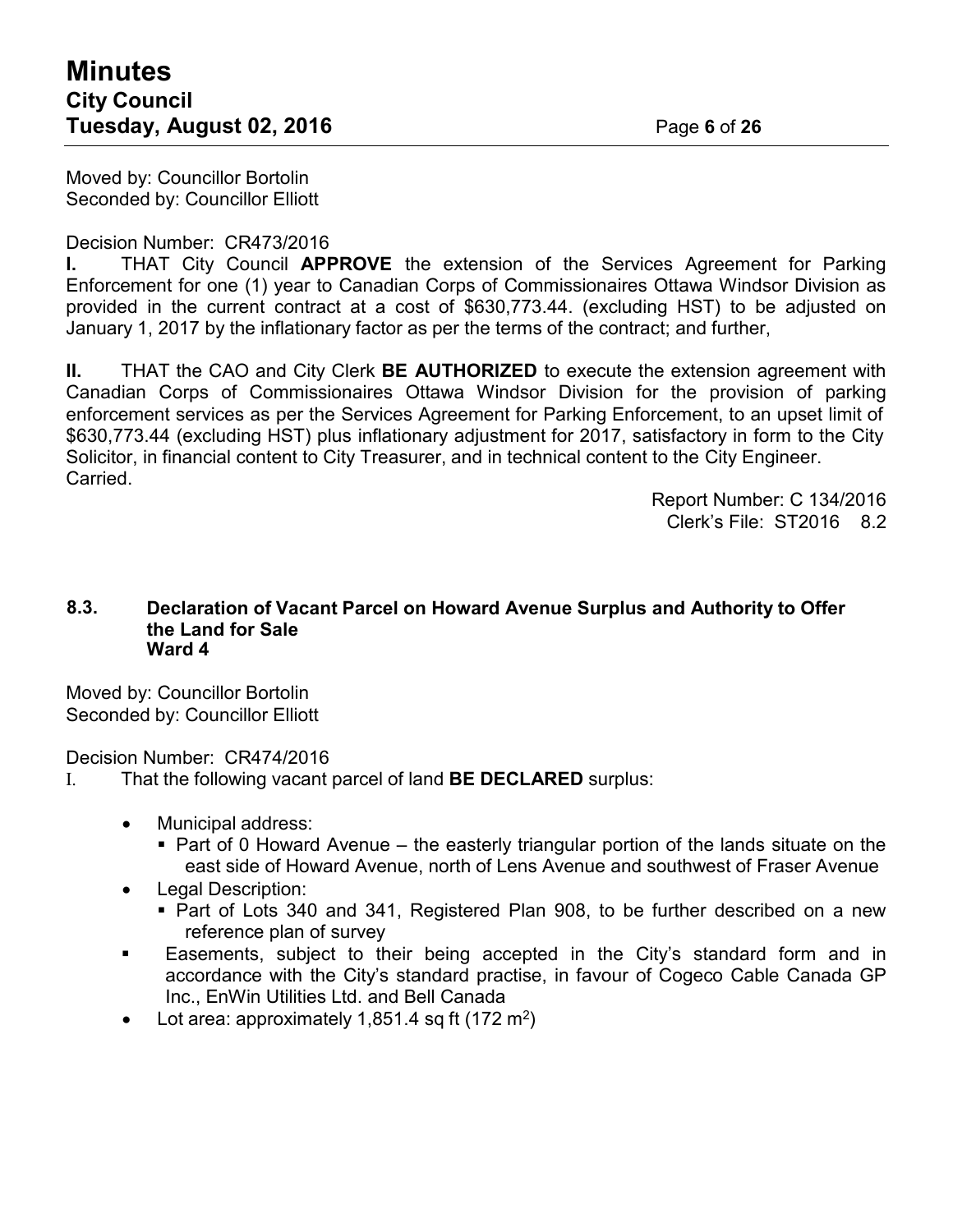II. That the Manager of Real Estate Services **BE AUTHORIZED** to offer the vacant parcel of land municipally known as part of 0 Howard Avenue and legally described as Part of Lots 340 and 341 on Registered Plan 908, to be further described on a new reference plan of survey, for sale to the abutting property owners at 2397 Fraser Avenue at a list price to be determined by the Manager of Real Estate Services or an independent appraisal, as appropriate.

Carried.

Report Number: C 139/2016 Clerk's File: APM2016 8.3

#### **8.4. Amendments to the Sign By-law 250-2004, for Children's Fest-2016 Temporary Signs on Fencing at the Children's Safety Village by the Rotary Club of Windsor (1918) at 7515 Forest Glade Drive Ward 8**

Moved by: Councillor Bortolin Seconded by: Councillor Elliott

### Decision Number: CR475/2016

That the Rotary Club of Windsor (1918) request to erect 12 to 20 temporary signs on the existing fencing along Lauzon Parkway at the Children's Safety Village at 7515 Forest Glade Drive in order to promote the fundraising campaign during the Children's Fest event from August  $15<sup>th</sup>$  to September 30<sup>th</sup>, 2016, **BE APPROVED** subject to the following terms and conditions:

- a) Sign permits shall be obtained from the Building Division; and
- $\,$ b) The signs shall be erected no earlier than August 15 $^{\rm th}$ , 2016 and shall be removed no later than September 30<sup>th</sup>, 2016.

Carried.

Report Number: C 135/2016 Clerk's File: SBS2016 8.4

**8.5. Declaration of 604 South Pacific Avenue Surplus and Authority to Offer the Improved Property for Sale Ward 10**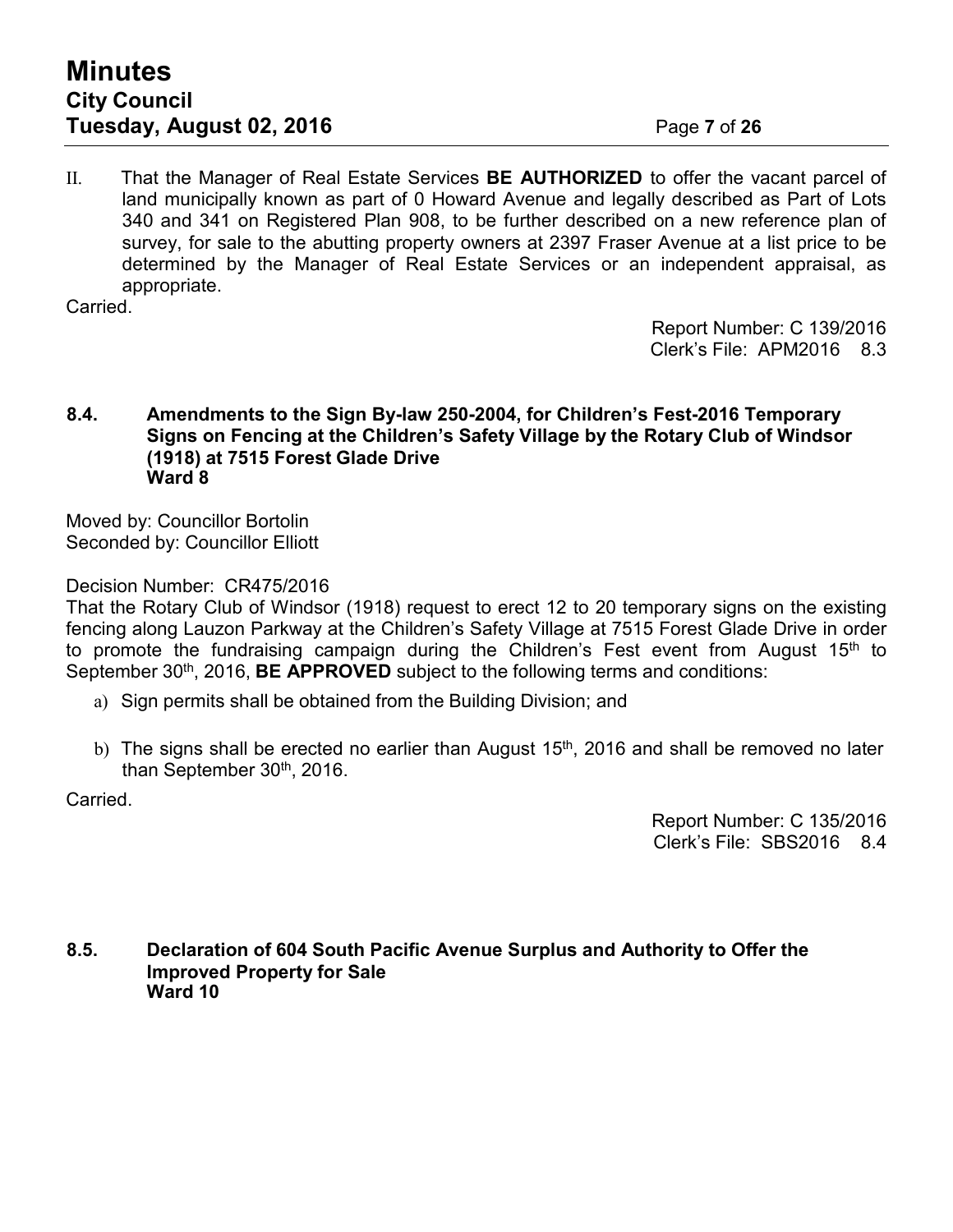Moved by: Councillor Bortolin Seconded by: Councillor Elliott

Decision Number: CR476/2016

- I. That the following improved parcel of land **BE DECLARED** surplus:
	- a. Municipal address:
		- i. 604 South Pacific Avenue situate on the north side of South Pacific Avenue, east of Howard Avenue and south of the Canadian Pacific Railway tracks
	- b. Legal Description:
		- i. Lot 4, Registered Plan 1137 and Part Alley, Registered Plan 1137 closed by CE495465 designated as Part 1 on Plan 12R-24753
	- c. Lot area: approximately  $6,778$  sq ft (630 m<sup>2</sup>)
- II. That the Manager of Real Estate Services **BE AUTHORIZED** to offer the improved property municipally known as 604 South Pacific Avenue and legally described as Lot 4, Registered Plan 1137 and Part Alley, Registered Plan 1137 closed by CE495465 designated as Part 1 on Plan 12R-24753 (the "**Property**"), for sale at a list price to be determined by the Manager of Real Estate Services and confirmed by the MTO.

Carried.

Report Number: C 140/2016 Clerk's File: APM2016 8.5

### **8.6. Report No. 110 of the Windsor Accessibility Advisory Committee regarding the retrofit of five existing Audio Pedestrian Signals to the Windsor Standard (voice message)**

Moved by: Councillor Bortolin Seconded by: Councillor Elliott

Decision Number: CR479/2016 SDHC 411

That Report No. 110 of the Windsor Accessibility Advisory Committee regarding the retrofit of five existing Audio Pedestrian Signals to the Windsor Standard **BE APPROVED. Carried** 

> Report Number: SCM 107/2016 Clerk's File: MB2016 8.6

### **8.7. Minutes of the Executive Committee and Board of Directors, Willistead Manor, Inc. meetings held June 9, 2016**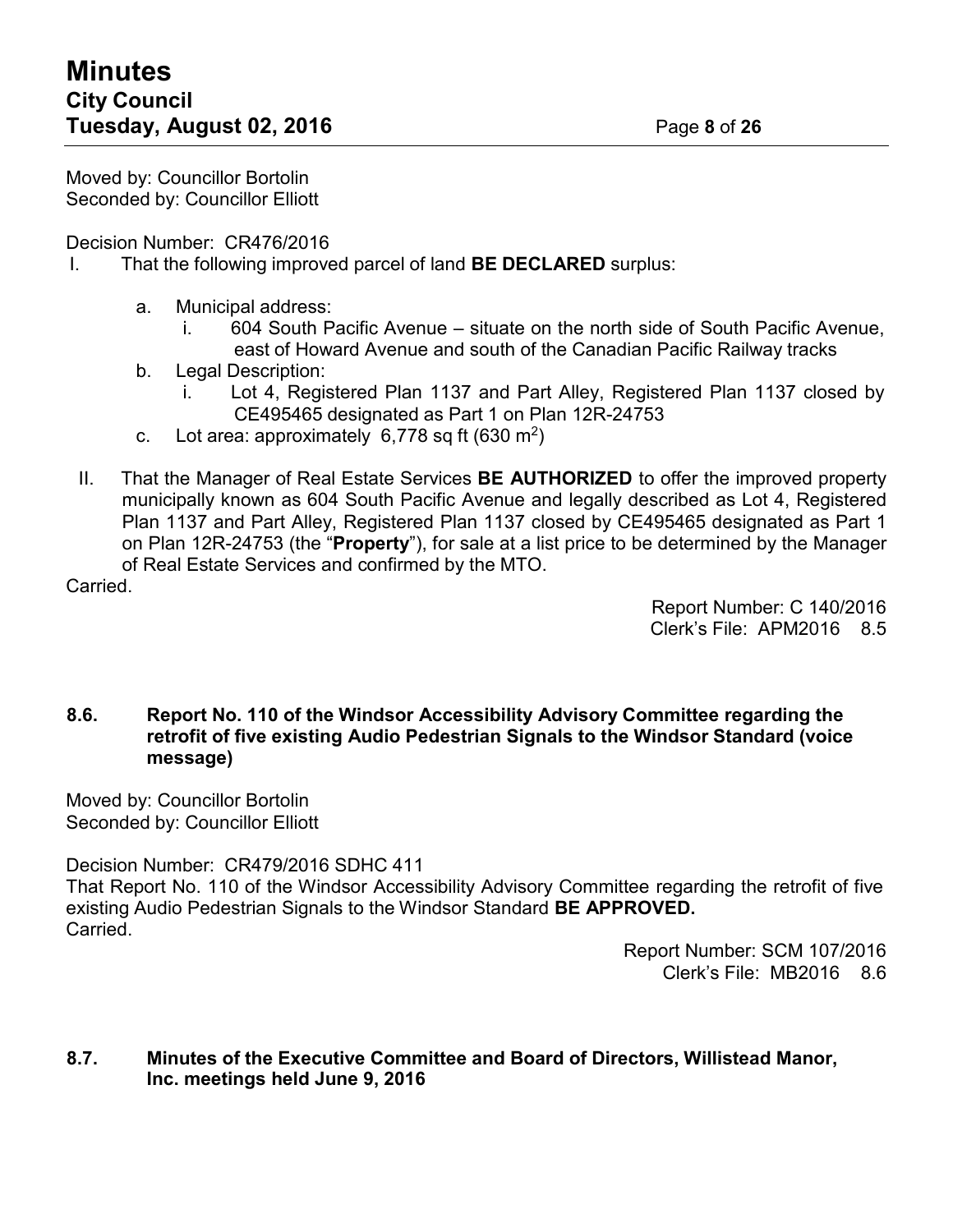# **Minutes City Council Tuesday, August 02, 2016** Page **9** of **26**

Moved by: Councillor Bortolin Seconded by: Councillor Elliott

Decision Number: CR480/2016 SDHC 412 That the Minutes of the Executive Committee and Board of Directors, Willistead Manor, Inc. meetings held June 9, 2016 **BE RECEIVED** for information. Carried.

Report Number: SCM 106/2016 Clerk's File: MB2016 8.7

### **8.8. Minutes of the Housing Advisory Committee of its meeting held April 26, 2016**

Moved by: Councillor Bortolin Seconded by: Councillor Elliott

Decision Number: CR481/2016 SDHC 413 That the Minutes of the Housing Advisory Committee of its meeting held April 26, 2016 **BE RECEIVED** for information. Carried.

Report Number: SCM 105/2016 Clerk's File: MB2016 8.8

### **8.9. Report No. 17 of the Seniors Advisory Committee Email poll--Participation in United Nations International Day of Elders Event**

Moved by: Councillor Bortolin Seconded by: Councillor Elliott

Decision Number: CR482/2016 SDHC 414 THAT Report No. 17 of the Seniors Advisory Committee Email poll--Participation in United Nations International Day of Elders Event **BE APPROVED**; and

THAT the request for waiver of fees or any additional financial contribution by the City for this event **BE NOT APPROVED,** but that the costs come from the Committees approved budget. **Carried** 

> Report Number: SCM 98/2016 Clerk's File: MB2016 8.9

### **8.10. Minutes of the Windsor Accessibility Advisory Committee of its meeting held March 29, 2016**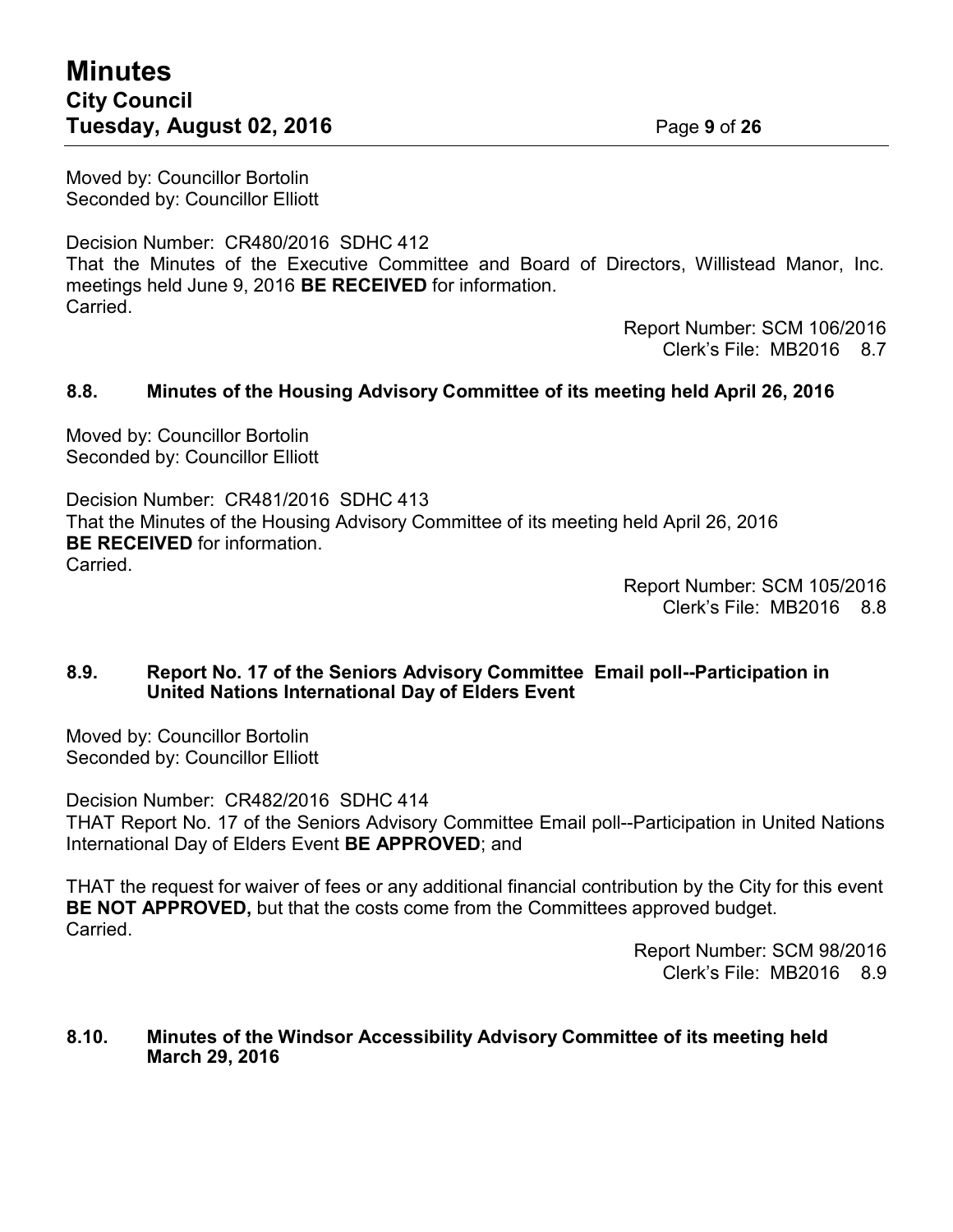# **Minutes City Council Tuesday, August 02, 2016** Page **10** of **26**

Moved by: Councillor Bortolin Seconded by: Councillor Elliott

Decision Number: CR484/2016 SDHC 415 That the Minutes of the Windsor Accessibility Advisory Committee of its meeting held March 29, 2016 **BE RECEIVED** for information. Carried.

Report Number: SCM 95/2016 Clerk's File: MB2016 8.10

### **8.11. Minutes of the Seniors Advisory Committee of its meeting held May 5, 2016**

Moved by: Councillor Bortolin Seconded by: Councillor Elliott

Decision Number: CR485/2016 SDHC 416 That the Minutes of the Seniors Advisory Committee of its meeting held May 5, 2016 **BE RECEIVED** for information. Carried.

> Report Number: SCM 104/2016 Clerk's File: MB2016 8.11

#### **8.12. Zoning Bylaw Amendment Application to add "Haunted House" use as additional permitted use on the property known as 1441 McDougall; Applicant - Shawn Lippert; File No.: Z-007/16; ZNG/4681; Ward # 3**

Moved by: Councillor Bortolin Seconded by: Councillor Elliott

Decision Number: CR483/2016 PHED 388

- I. THAT an amendment to the Zoning By-law 8600 **BE APPROVED** to change the zoning of the land located on the west side of McDougall Street, south side of Ellis Street East and north side of Shepherd Street East, described as Pt Lot 85, Concession 1, and Part 3 on Plan 12R 14001, by adding a site specific zoning provision allowing *"a haunted house"* as additional permitted use in an existing building on the subject land;
- II. THAT the City Planner **BE DIRECTED** to conduct a study of the area affected by Special Zoning Provision s.20(1)50 of By-law 8600 and prepare a Planning Report for Council's consideration.

Carried.

Report Number: S 113/2016 Clerk's File: ZB/12562 8.12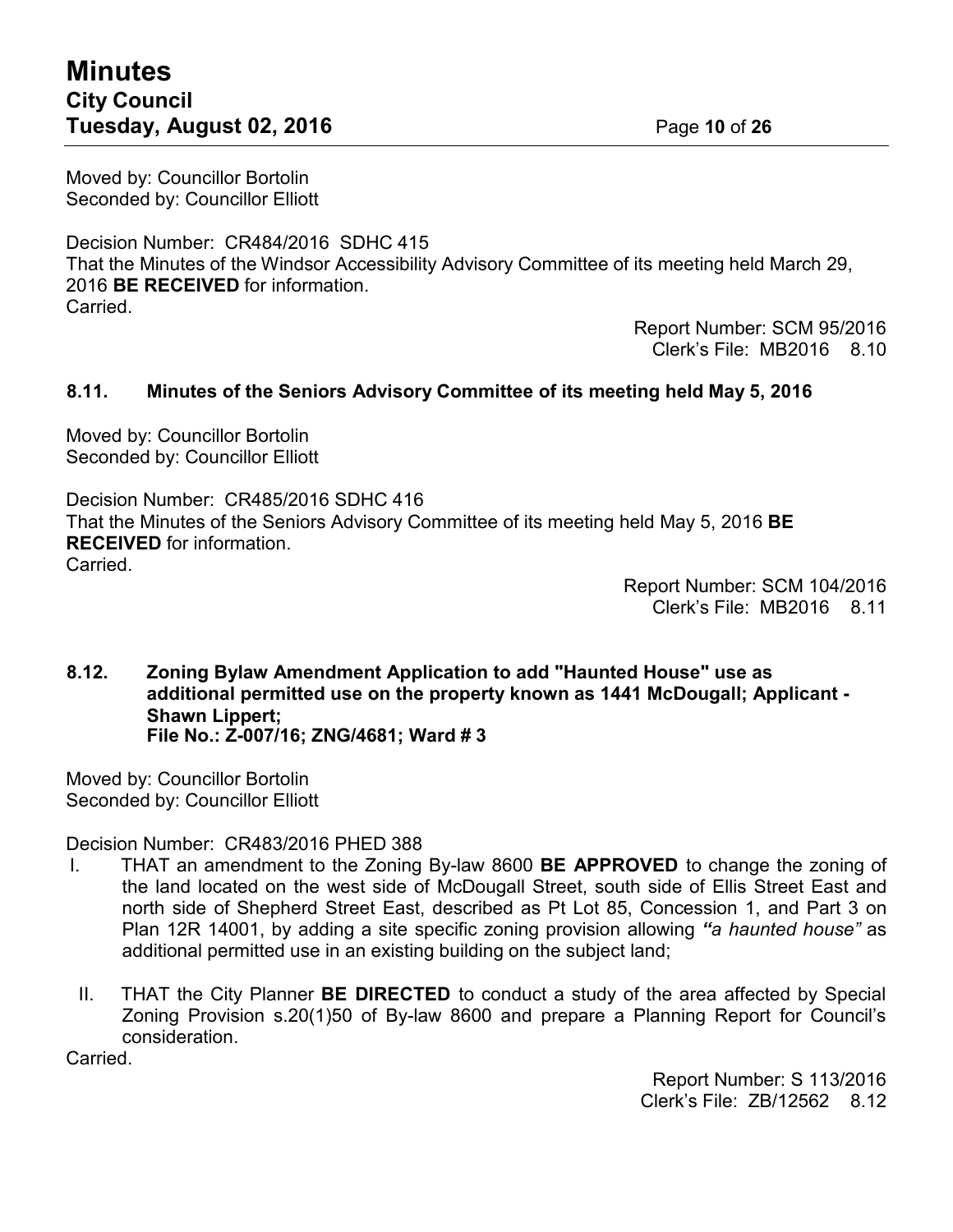### **8.13. Ontario Heritage Conference 2016 Report, City of Stratford and Town of St Mary's May 12 – May 15, 2016 (Citywide)**

Moved by: Councillor Bortolin Seconded by: Councillor Elliott

Decision Number: CR488/2016 PHED 389 That the report of the City Planner dated June 2, 2016 entitled "Ontario Heritage Conference 2016 Report, City of Stratford and Town of St. Marys – May 12-May 15, 2016" **BE RECEIVED** for Information. Carried.

> Report Number: S 115/2016 Clerk's File: MBA2016 8.13

### **8.14. Conveyance of part of closed Clairview Avenue abutting 429 Fairview – PIN 01070-0173 SAS/4677, Ward 6**

Moved by: Councillor Bortolin Seconded by: Councillor Elliott

Decision Number: CR489/2016 PHED 391

I. That former Town of Riverside conveyance By-law 2791 **BE AMENDED** to authorize the conveyance of part of closed Clairview Avenue described as Part Clairview Avenue, Plan 1164, Riverside, closed by R310550 abutting Lots 1, 2, 3, Plan 1164; Windsor, being PIN 01070-0173 closed by former Town of Riverside By-law 2760 registered on title August 19, 1964 as Instrument Number R310550 to the owners of 429 Fairview, and the lands **BE CONVEYED** at \$1.00 plus deed preparation costs.

II. Easements, subject to their being accepted in the City's standard form and in accordance with the City standard practice **BE GRANTED** to:

i. Enwin Utilities Ltd. and Bell Canada.

III. That the City Solicitor **BE DIRECTED** to prepare the amending by-law for Council's consideration; and further, the Chief Administrative Officer and City Clerk **BE AUTHORIZED** to sign all necessary documents approved as to form and content satisfactory to the City Solicitor, and any subsequent transactions **BE COMPLETED** electronically pursuant to By-law Number 366- 2003.

Carried.

Report Number: S 110/2016 Clerk's File: SAA2016 8.14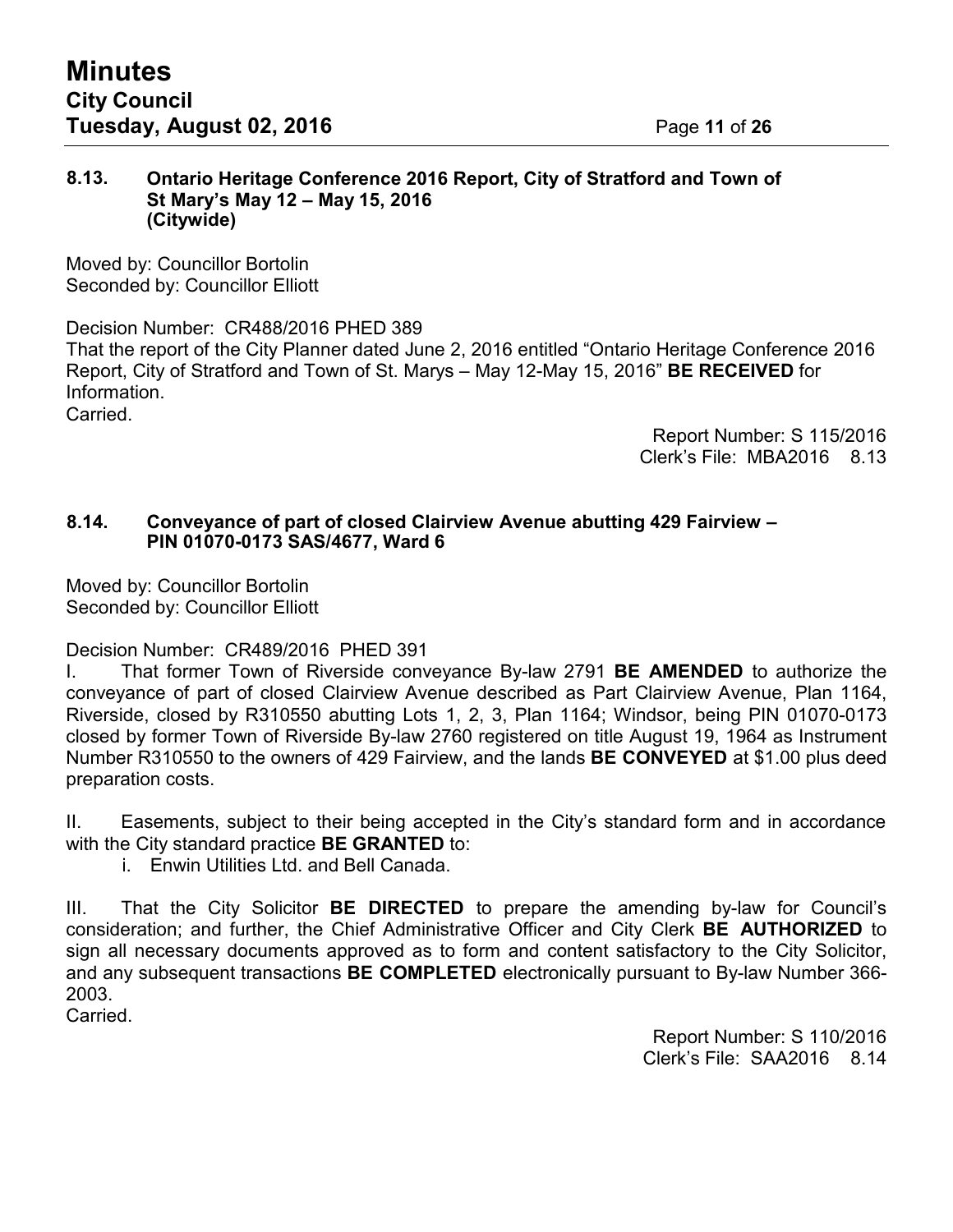### **8.15. The Contributory Pension Plan for Employees of Transit Windsor - Actuarial Valuation as at December 31, 2015**

Moved by: Councillor Bortolin Seconded by: Councillor Elliott

Decision Number: CR486/2016 ETPS 412

THAT the Environment, Transportation & Public Safety Standing Committee and the Transit Windsor Board of Directors:

- I. **APPROVE** the Actuarial Valuation of the Contributory Pension Plan for Employees of Transit Windsor as at December 31, 2015; and,
- II. **APPROVE** increasing the Letter of Credit from a cumulative total of \$4,185,450, to \$4,379,400 based on the allowed maximum of 15% of the assets market value of \$29,196,000 as shown in the Actuarial Valuation as at December 31, 2015 for Transit Windsor's Contributory Pension Plan, with all the remaining charged to the operating budget; and,
- III. **DIRECT** that this report be forwarded to City Council for approval; and,
- IV. **DIRECT** the Plan Administrator to forward the Actuarial Valuation as at December 31, 2015 to the Office of the Superintendent of Financial Institutions and to the Canada Revenue Agency.

Carried.

Report Number: S 131/2016 Clerk's File: MT2016 8.15

### **8.16. The Contributory Pension Plan for Employees of Transit Windsor – Audited Financial Statements for the year ended December 31, 2015**

Moved by: Councillor Bortolin Seconded by: Councillor Elliott

Decision Number: CR487/2016 ETPS 410

- I. That the Audited Financial Statements as at December 31, 2015 of the Contributory Pension Plan Fund for Employees of Transit Windsor **BE APPROVED**; and
- II. That the Executive Director of Transit Windsor, as the Plan Administrator, file the financial statements with the Office of the Superintendent of Financial Institutions Canada (OSFI). **Carried**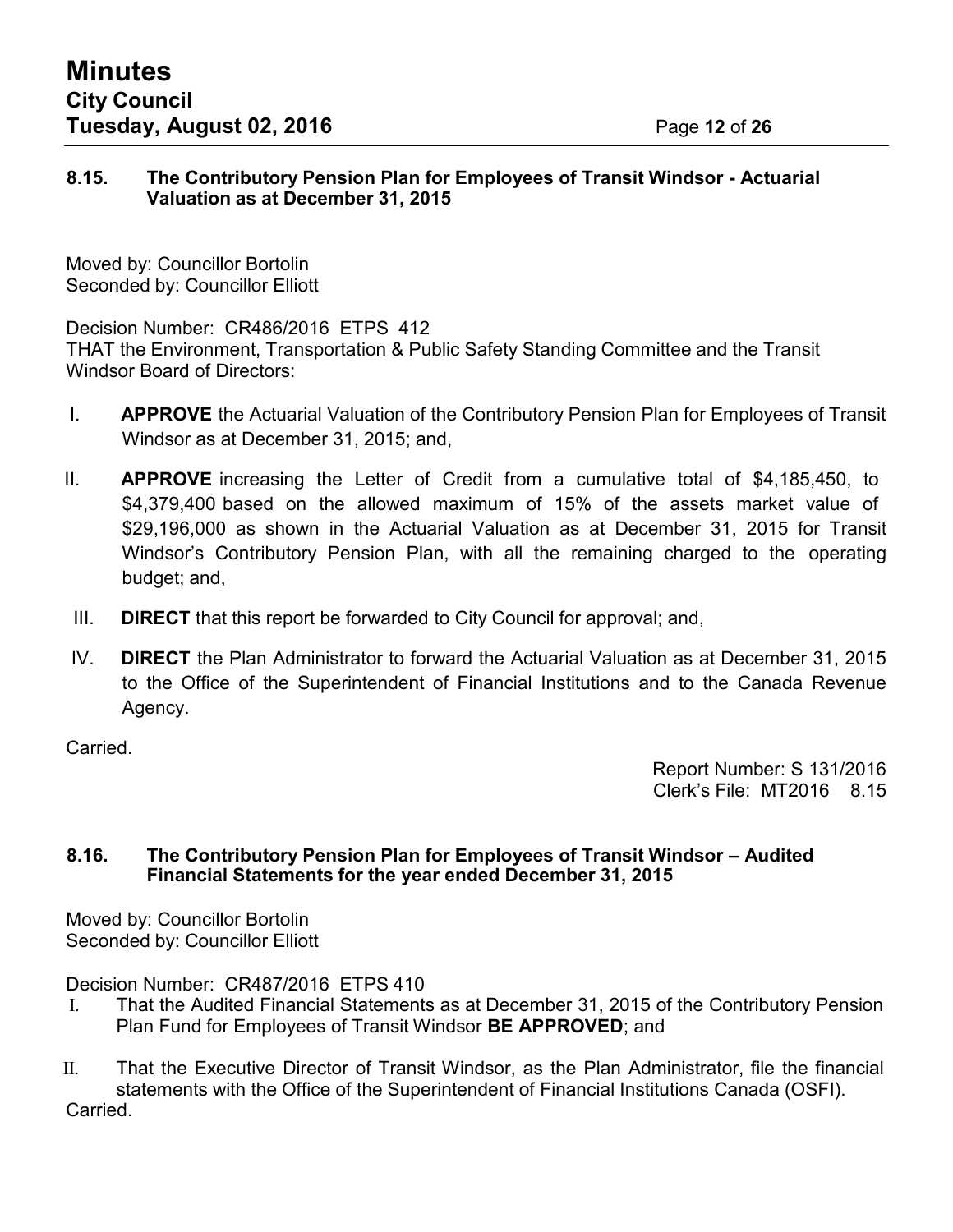Report Number: S 127/2016 Clerk's File: MT2016 8.16

## **8.17. Request to waive Councillor Conference Attending Policy**

Moved by: Councillor Bortolin Seconded by: Councillor Elliott

Decision Number: CR490/2016 EC 270

THAT the existing Councillor Conference Attending Policy **BE WAIVED** to allow all Members of Council to register for the upcoming Association of Municipalities of Ontario (AMO) Conference to be held in Windsor the week of August 14-17, 2016. Carried.

> Report Number: SCM 121/2016 Clerk's File: ACO2016 8.17

### **11.2. Canada 150 Intake Two**

Moved by: Councillor Bortolin Seconded by: Councillor Elliott

Decision Number: CR498/2016

- I. THAT, as required in the DOA By-law 208-2008, City Council **CONFIRM** the following projects and their order of priority as submitted to the Canada 150 Community Infrastructure Program based on the noted DOA by-law:
	- a) Sandwich Library (in partnership with the Windsor Public Library)
	- b) Gino Marcus Family Change Room
	- c) Windsor Loop
	- d) Dieppe River Walk
	- e) Willistead Manor
	- f) Accessible Playgrounds

and

Subject to being awarded funding:

II. THAT City Council **APPROVE** the following funding strategies for the City's portion of the two projects submitted which currently have funding approved only in principle in the 5-year plan**:**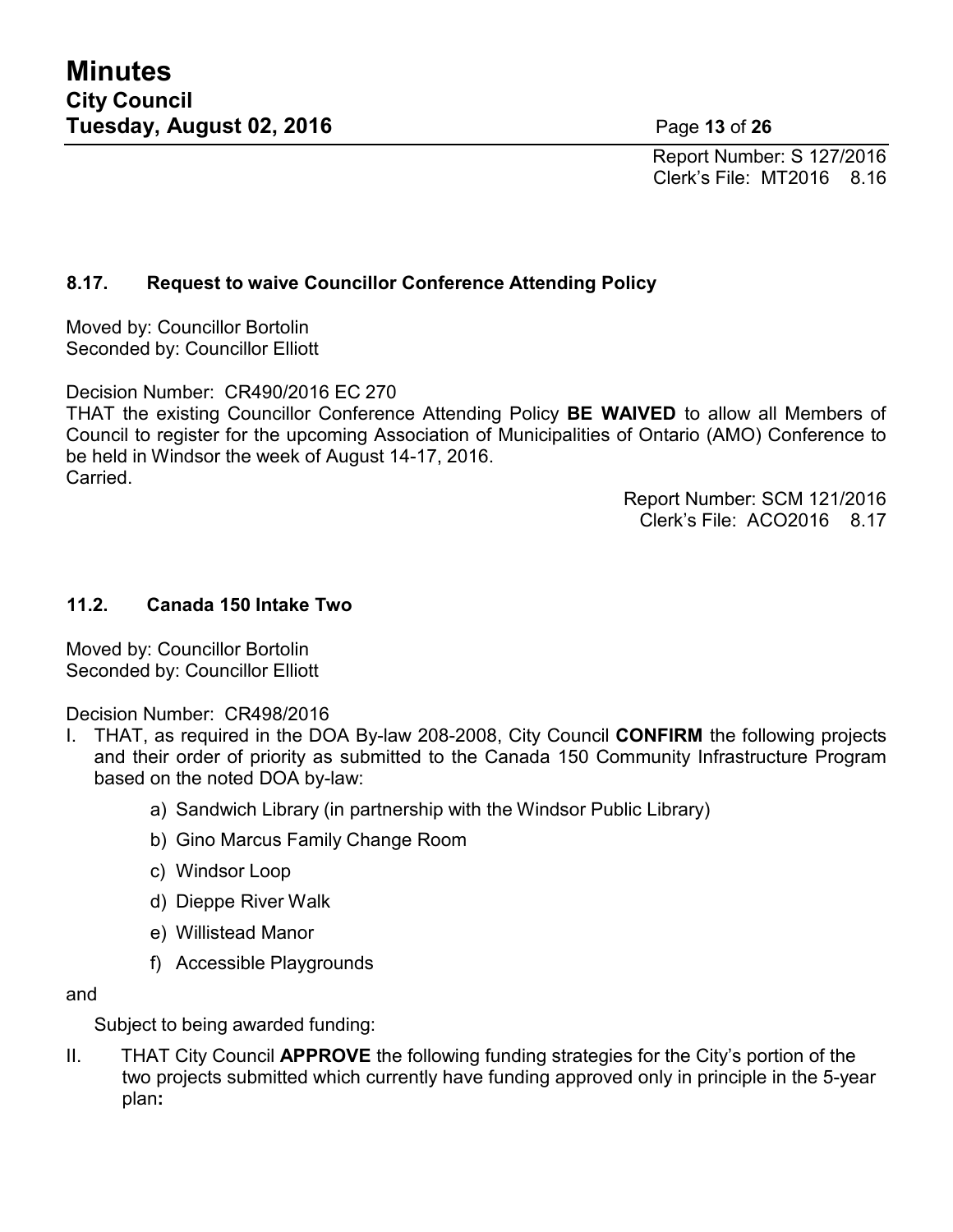### **Dieppe River Walk**

1. Pre commitment of \$500,000 from the approved in principle 2019 Central Riverfront capital project (PFO-001-14)

### **Willistead Manor**

2. Pre commitment of \$750,000 from the approved in principle 2017 Willistead Complex Capital Improvements capital project (HCP-010-07).

### **Gino Marcus**

- 3. Pre commitment of \$1,100,000 from the approved in principle 2020 Gino Marcus Family Change Room capital project (REC-005-16)
- III. THAT Administration **BE AUTHORIZED** to prepare and issue RFP(s) to retain appropriate consultants for the design, tender and contract administration services as required for the above noted projects and subject to falling within allocated budget amounts, that the Chief Administrative Officer and City Clerk **BE AUTHORIZED** to sign the agreements with the successful proponents, satisfactory in form to the City Solicitor, in financial content to the City Treasurer, and in technical content to the City Engineer; and
- IV. THAT the City Engineer or designate, for any and all projects approved for Canada 150 Community Infrastructure funding, **BE AUTHORIZED** to issue requisite tenders for the construction works required at each of the sites, and that subject to the tenders falling within the approved capital budget, that the Chief Administrative Officer and City Clerk **BE AUTHORIZED** to sign an agreement with the successful bidders, satisfactory in legal form to the City Solicitor, in technical content with the City Engineer, and in financial content to City Treasurer, and further, that the results of these tenders be subsequently reported to City Council for information purposes.

Carried.

Report Number: C 126/2016 Clerk's File: GFG/12228 11.2

# **9. REQUEST FOR DEFERRALS, REFERRALS AND/OR WITHDRAWALS**

None requested.

# **10. PRESENTATIONS AND DELEGATIONS (5 Minute maximum per delegate)**

## **Healthy Kids Community Challenge**

## **Jelena Payne, Community Development and Health Commissioner**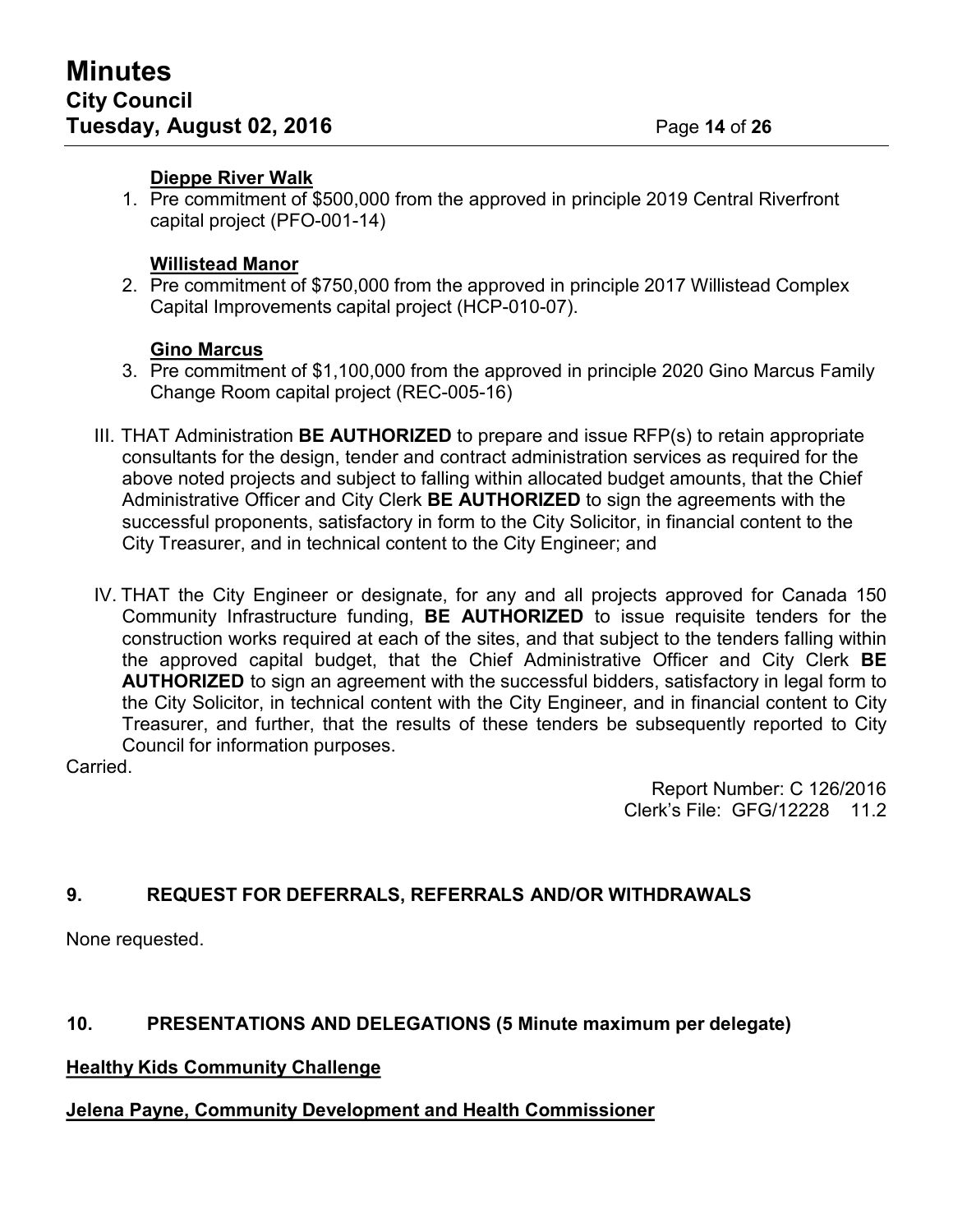# **Minutes City Council Tuesday, August 02, 2016** Page 15 of 26

Jelena Payne, Community Development and Health Commissioner appears before Council to provide a brief overview of the "Healthy Kids Community Challenge", which was launched at the Open Streets event held July 17, 2016 to promote drinking tap water using refillable water containers and to encourage children to pledge to drink more water and less sugary beverages, and concludes by asking Mayor Dilkens and Councillor Gignac to assist in presenting to the winner of the challenge via a draw - four-year old Trajan Masse along with his parents Sean and Luisa Masse - a new bicycle generously donated by Mr. Ted Farron from Farron's Gourmet Butcher Shop. a

SS2016 10

### **11.1. Adoption of the City of Windsor Neighbourhood Market Value Analysis as the 'Comprehensive Planning Study' for refined Development Charge Exemptions. - City Wide**

### **Lori Hill, resident of Ward 4**

Lori Hill, resident of Ward 4, appears before Council to provide comment regarding the City of Windsor Neighbourhood Market Value Analysis as the Comprehensive Planning Study for refined Development Charge Exemptions, suggesting that the city should use caution and fight against urban sprawl, stating that growth should happen naturally when it is required, and gives an example of the proposed mega hospital which is slated to be built near Windsor Airport of growth that is not warranted at that location at this time.

### **Caroline Taylor, resident of Ward 2**

Caroline Taylor, resident of Ward 2, appears before Council to provide comment regarding the City of Windsor Neighbourhood Market Value Analysis as the Comprehensive Planning Study for refined Development Charge Exemptions, suggesting that new development has been allowed without the required population growth to justify it, and that core neighbourhoods need to be made more viable again and concludes by recommending that the city consider implementing a vacant building registry.

Moved by: Councillor Francis Seconded by: Councillor Gignac

Decision Number: CR496/2016

THAT the City of Windsor Neighbourhood Market Value Analysis **BE ADOPTED & APPROVED** as the 'comprehensive planning study' referred to by M151-2015.

### **Development Charge Exemptions Boundary Adjustment Recommendations**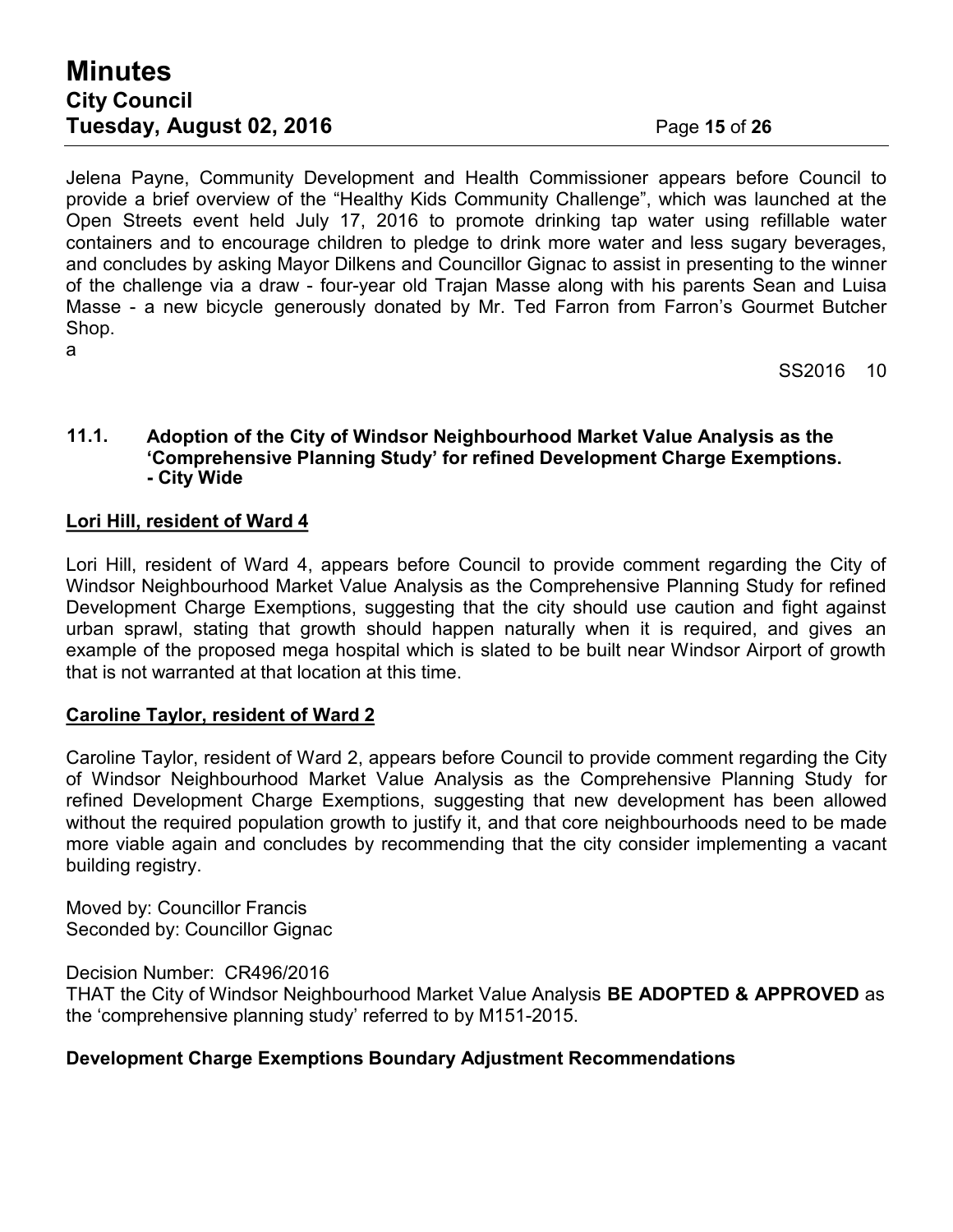# **Minutes City Council Tuesday, August 02, 2016** Page 16 of 26

THAT the current Schedule A to By-law 60-2015 – Development Charge Exemptions **BE REPLACED** with the proposed Schedule A to By-law 60-2015 – Development Charge Exemptions as shown in Appendix 'E'; and

THAT the current Schedule A.1 to By-law 60-2015 – Development Charge Exemptions: West **BE REPLACED** with the proposed Schedule A.1 to By-law 60-2015 – Development Charge Exemptions: West as shown in Appendix 'F'; and

THAT the current Schedule A.2 to By-law 60-2015 – Development Charge Exemptions: Central **BE REPLACED** with the proposed Schedule A.2 to By-law 60-2015 – Development Charge Exemptions: Central as shown in Appendix 'G'; and,

THAT the current Schedule A.3 to By-law 60-2015 – Development Charge Exemptions: East **BE REPLACED** with the proposed Schedule A.3 to By-law 60-2015 – Development Charge Exemptions: East as shown in Appendix 'H'.

### **Development Charge Exemptions Rate Adjustment Recommendations**

THAT the current Schedule C (Area 1) to By-law 60-2015 **BE REPLACED** with Schedule C to Bylaw 60-2015 as shown in Appendix 'I' which increases the partial 75% Development Charge Exemption to 100% of the hard service costs; and,

THAT Schedule D (Area 2) to By-law 60-2015 **BE DELETED** eliminating the 50% partial Development Charge Exemption; and,

THAT Schedule E (Area 3) to By-law 60-2015 **BE DELETED** eliminating the 25% partial Development Charge Exemption; and further,

That Administration **BE DIRECTED** to make the raw data available as deemed appropriate. Carried.

Moved by: Councillor Holt Seconded by: Councillor Bortolin

Decision Number: CR497/2016

That administration **BE DIRECTED** to report back to the Planning, Heritage and Economic Development Standing Committee with recommended options to create a Community Improvement Plan focusing on the area highlighted in the Lyon Consultants Report for intensification, addressing their recommendations and others that can increase the population density of the area. Carried.

> Report Number: C 138/2016 Clerk's File: GPL/3905 11.1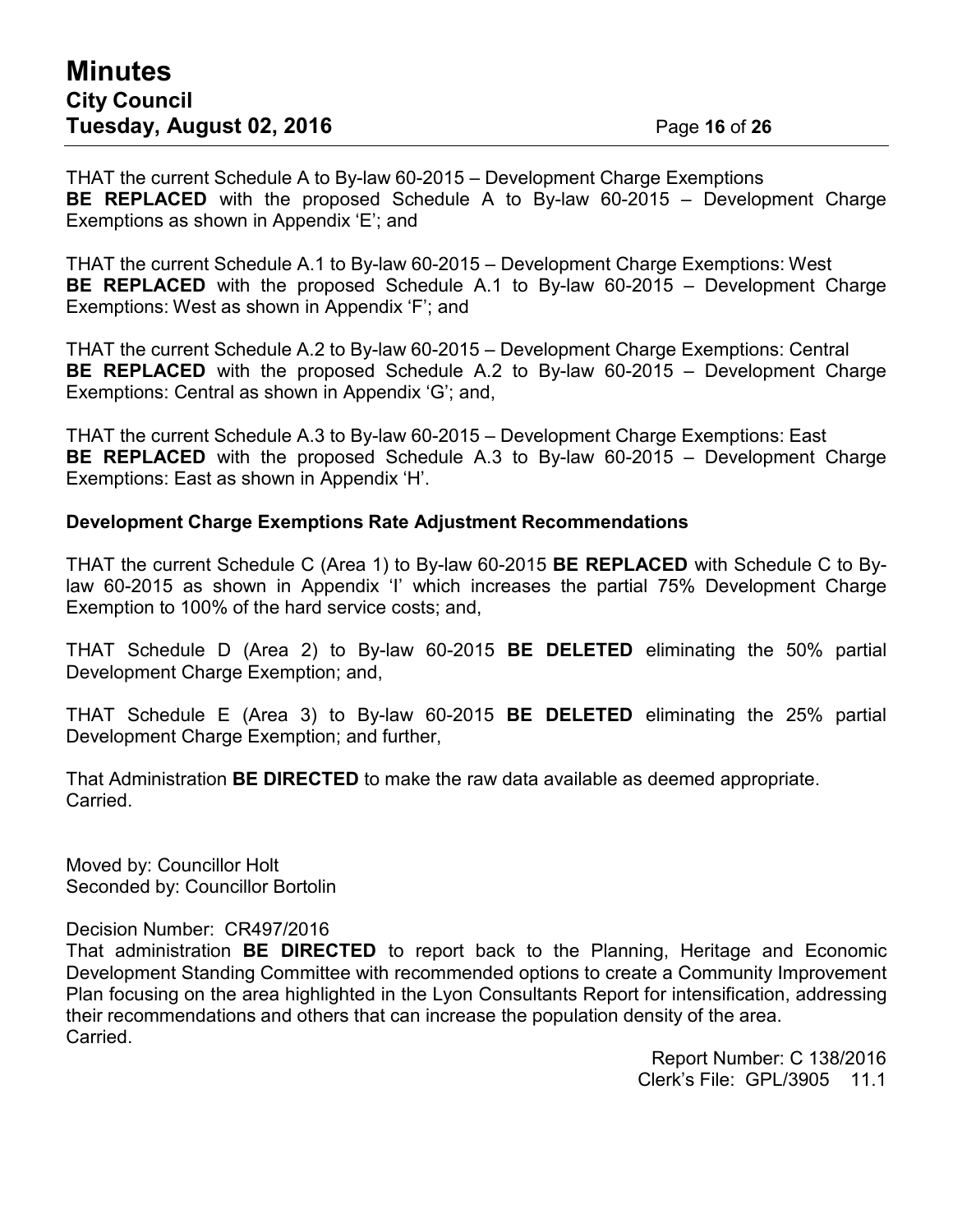### **10.1. City of Windsor Lancaster Bomber FM 212 and Stewardship Agreement with the Canadian Historical Aircraft Association 2016 through to 2023**

### **John Robinson, President, Canadian Historical Aircraft Association**

John Robinson, President, Canadian Historical Aircraft Association, appears before Council to provide a general overview of the Canadian Historical Aircraft Association and speaks in support of a Stewardship Agreement for the City of Windsor Lancaster Bomber FM 212 as well as an appropriate funding level that would be a positive for Windsor in terms of honouring our veterans.

### **Stephen Richards, Treasurer of Canadian Historical Aircraft Association**

Stephen Richards, Treasurer of Canadian Historical Aircraft Association, appears before Council to provide comment regarding the City of Windsor Lancaster Bomber FM 212 and Stewardship Agreement with the Canadian Historical Aircraft Association, specifically by providing an update on the restoration project, including the restoration phases and funding requirements.

### **Don Christopher, Vice President, Canadian Historical Aircraft Association**

Don Christopher, Vice President, Canadian Historical Aircraft Association, appears before Council to provide comment regarding the City of Windsor Lancaster Bomber FM 212 and Stewardship Agreement with the Canadian Historical Aircraft Association, specifically by providing an update on the restoration plans.

### **Jim VanDyk, Chief Engineer, Canadian Warplane Heritage Museum**

Jim VanDyk, Chief Engineer, Canadian Warplane Heritage Museum, appears before Council and is available for questions regarding the City of Windsor Lancaster Bomber FM 212 and Stewardship Agreement with the Canadian Historical Aircraft Association.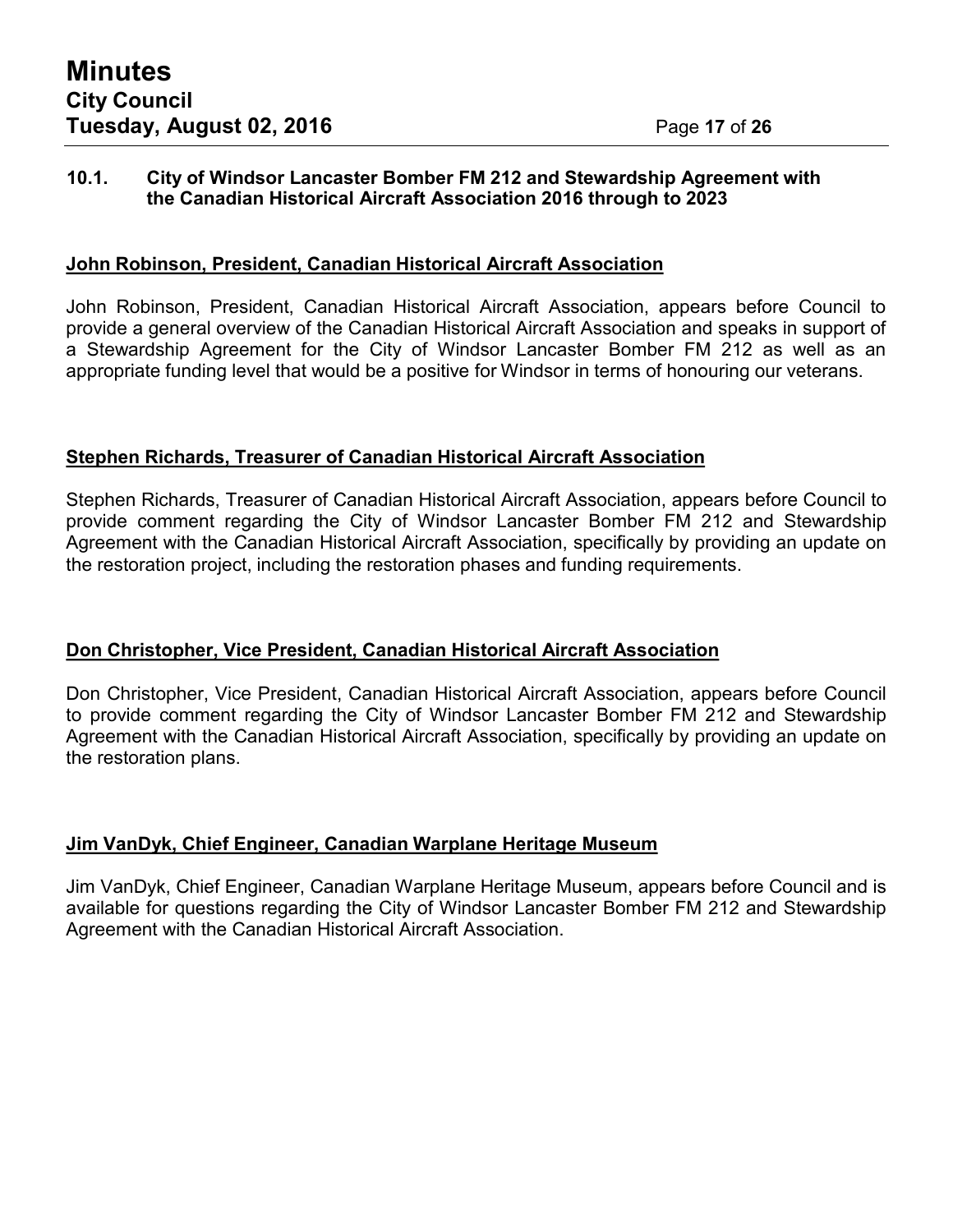Moved by: Councillor Gignac Seconded by: Councillor Sleiman

Decision Number: CR495/2016 SDHC 417

THAT City Council **APPROVE** the funding level for the Canadian Historical Aircraft Association to support the restoration as presented in Option Two of the administrative report – up to \$50,000/year (10 year agreement) subject to the development of a suitable Stewardship Agreement with the Canadian Historical Aircraft Association for the restoration of the Lancaster Bomber FM 212, which outlines expectations for restoration and reporting, projected timelines, and measurable results including benchmarks moving forward for a term to be reviewed and determined by Council; and further,

THAT City Council **RATIFY AND CONFIRM** the notice of non-renewal (attached as Appendix "A") sent to the Canadian Historical Aircraft Association on June 22, 2016 to inform them that the current agreement would not be renewed under the existing terms and conditions as required within the agreement; and further,

THAT the Chief Administrative Officer and the City Clerk **BE AUTHORIZED** to sign the Stewardship Agreement, and any other documents required to bring effect to these resolutions, in form satisfactory to the City Solicitor, in financial content satisfactory to the City Treasurer/Chief Financial Officer, and in technical content to the Commissioner of Community Development and Health and the Executive Director of Recreation and Culture; and further,

THAT a procedure **BE ESTABLISHED** whereby any future funding requests from the Association **BE SENT** to the Executive Director of Recreation and Culture and then directly to City Council in order for it to be dealt with expeditiously. Carried.

Councillor Elliott voting nay.

Report Number: S 104/2016 Clerk's File: APR/1699 10.1

**Appendices Notice** 

## **11. REGULAR BUSINESS ITEMS (Non-Consent Items)**

Nil.

**12. CONSIDERATION OF COMMITEE REPORTS**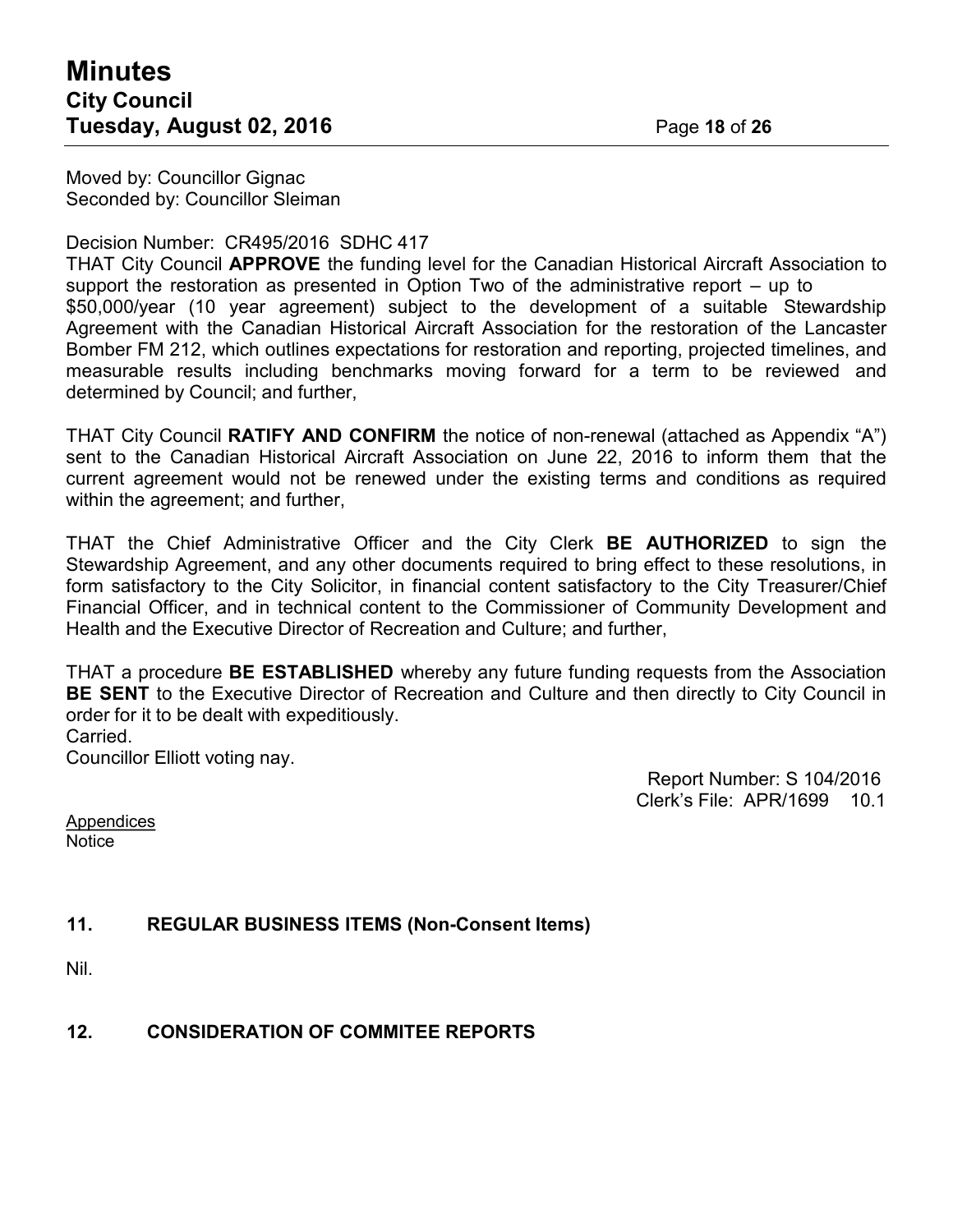# **Minutes City Council Tuesday, August 02, 2016** Page **19** of **26**

Moved by: Councillor Holt Seconded by: Councillor Kusmierczyk

Decision Number: CR499/2016 That the **Report of the Special In-Camera** meeting held August 2, 2016 **BE ADOPTED** as presented. Carried.

## **13. BY-LAWS (First and Second Reading)**

Moved by: Councillor Marra Seconded by: Councillor Sleiman

That the following By-laws No. 119-2016 through 121-2016 (inclusive) be introduced and read a first and second time:

**119-2016** A BY-LAW TO FURTHER AMEND BY-LAW NUMBER 9023 BEING A BY-LAW TO REGULATE VEHICULAR PARKING WITHIN THE LIMITS OF THE CITY OF WINDSOR ON MUNICIPAL STREETS, MUNICIPAL PARKING LOTS AND PRIVATE PROPERTIES, authorized by CAO3585, approved July 11, 2016

**120-2016** A BY-LAW TO FURTHER AMEND BY-LAW NUMBER 8600 CITED AS THE "CITY OF WINDSOR ZONING BY-LAW", (See Item 8.12)

**121-2016** A BY-LAW TO CONFIRM PROCEEDINGS OF THE COUNCIL OF THE CORPORATION OF THE CITY OF WINDSOR AT ITS MEETING HELD ON THE SECOND DAY OF AUGUST, 2016 Carried.

### **14. MOVE BACK INTO FORMAL SESSION**

Moved by: Councillor Borrelli Seconded by: Councillor Bortolin

That the Committee of the Whole does now rise and report to Council respecting the business items considered by the Committee:

- **1 Communication Items (as amended)**
- **2 Consent Agenda (as amended)**
- **3 Items Deferred Items Referred**
- **4 Consideration of the Balance of Business Items**
- **5 Committee Reports (as presented)**
- **6 By-laws given first and second readings (as presented).**

Carried.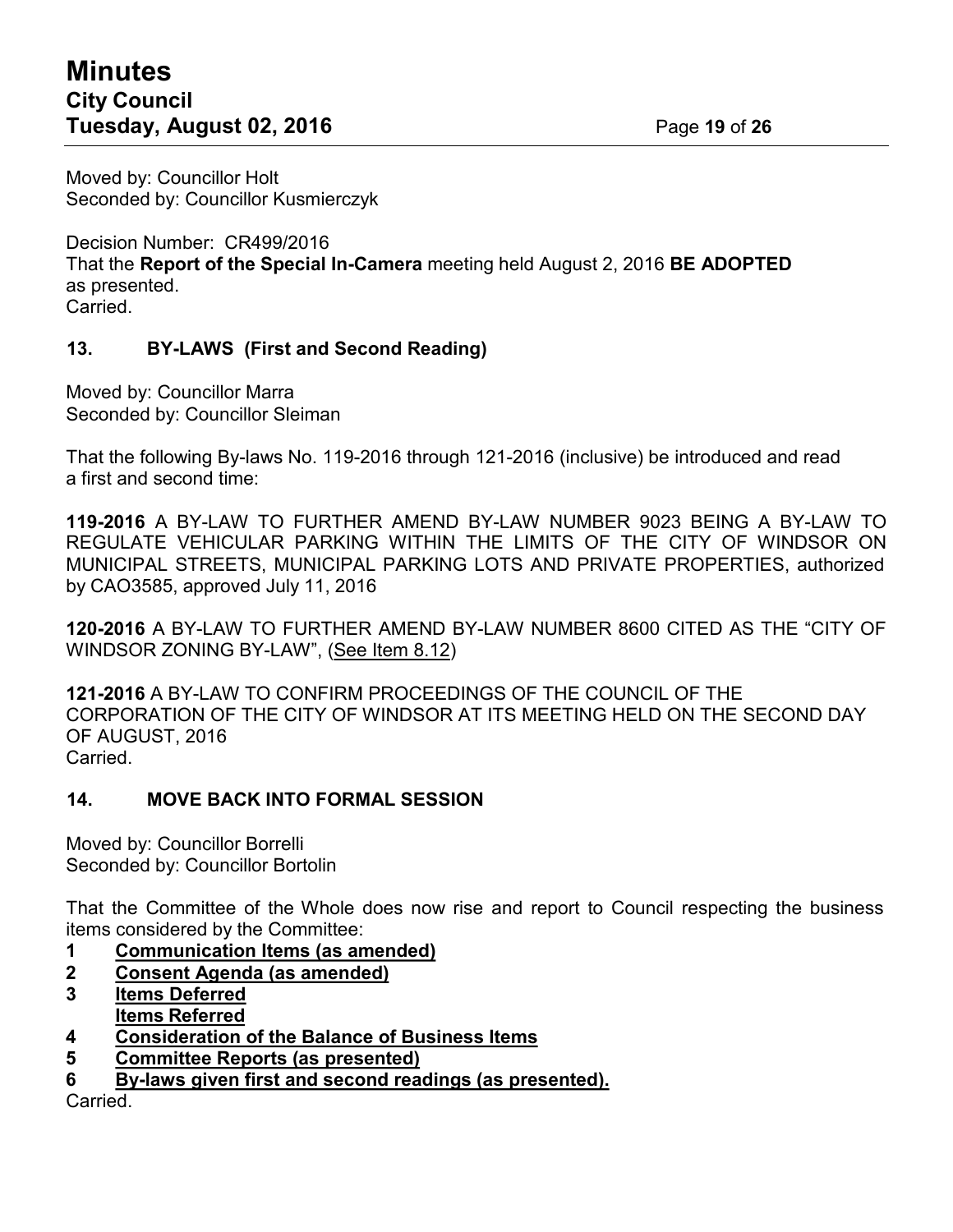### **15. NOTICES OF MOTION**

Councillor Holt gives notice that he intends to introduce a motion for consideration at the August 22, 2016 meeting of Council as follows:

WHEREAS the wording of CR128/2013 stipulates the funds be spent on road rehabilitation work, despite the remaining amount identified to each Ward Councillor in 2016, and

WHEREAS Councillors might like some flexibility in the disbursement of the remaining funds,

THEREFORE BE IT RESOLVED that any remaining funds with the exception of financing costs from CR128/2013 be redirected back to the Ward Councillors and be allowed to be used according to established ward fund policy.

## **16. THIRD AND FINAL READING OF THE BY-LAWS**

Moved by: Councillor Elliott Seconded by: Councillor Francis

That the following By-laws No. 119-2016 through 121-2016 (inclusive), having been read a first and second time be now read a third time and finally passed and that the Mayor and Clerk **BE AUTHORIZED** to sign and seal the same notwithstanding any contrary provision of the Council. Carried.

### **17. PETITIONS**

Moved by: Councillor Gignac Seconded by: Councillor Holt

#### Decision Number: CR493/2016

That the petition presented by Councillor Holt from the residents near Richmond Street and Chilver Road requesting that the City of Windsor erect two stop signs on the east and west corners of Richmond and Chilver running north and south **BE RECEIVED** by the Clerk and the Clerk **BE DIRECTED** to forward the petition to the Executive Director of Operations/Deputy City Engineer for the purpose of an examination of the requested works or undertakings, and further, that a report **BE PROVIDED** consistent with the direction provided. Carried.

Clerk's File: ACO/12103 17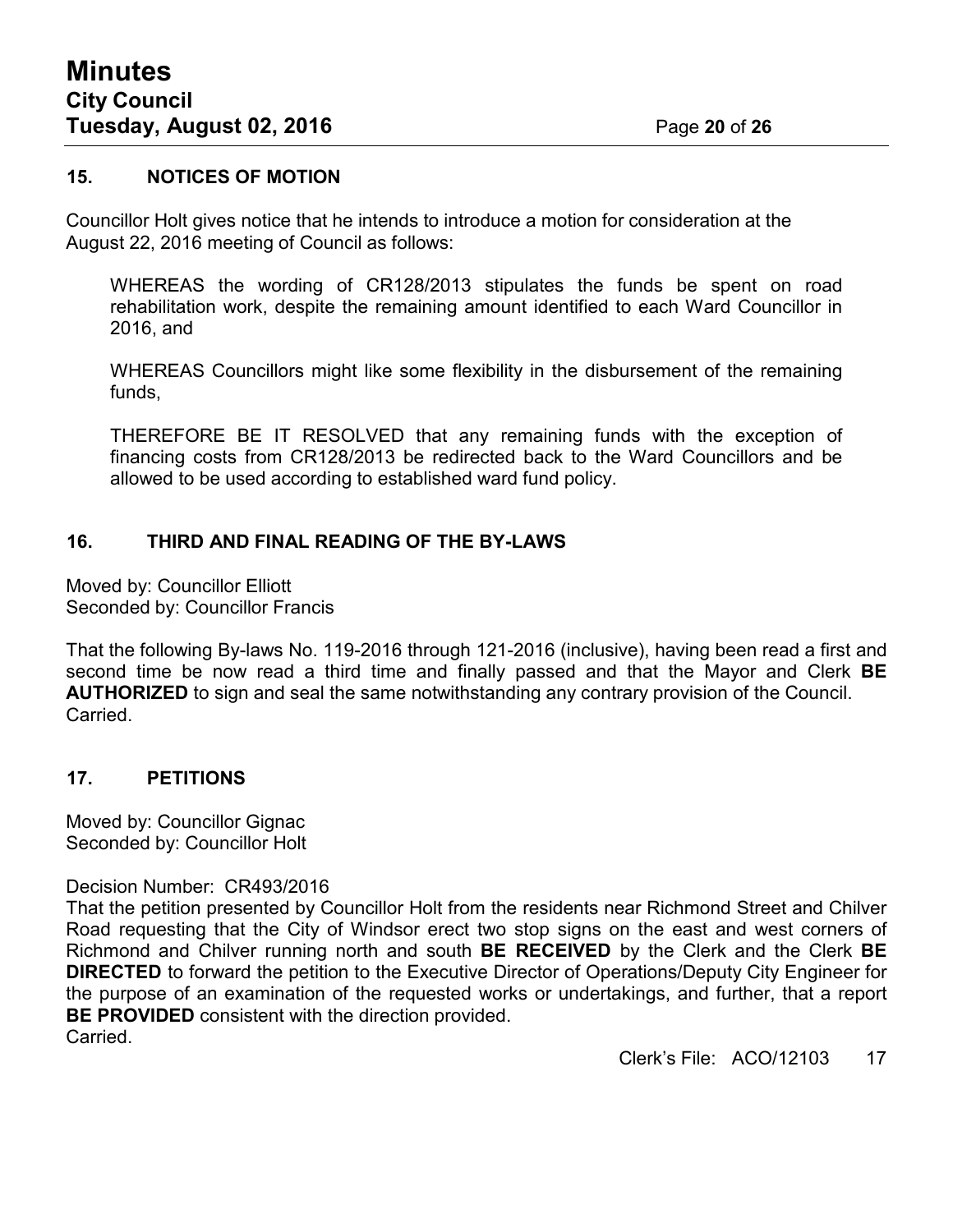### **18. QUESTION PERIOD**

Moved by: Councillor Kusmierczyk Seconded by: Councillor Marra

Decision Number: CR491/2016

Assigned to the City Engineer

That the following Council Question by Councillor Elliott **BE APPROVED**, and that Administration **BE DIRECTED** to proceed with the necessary actions to respond to the Council Question in the form of a written report, consistent with Council's instructions, and in accordance with Section 17.1 of the Procedure By-law 98-2011:

#### CQ32-2016

Asks that an administrative report be done to find out where the recent rat problem that is occurring in the 3400 Block of Barrymore and the 10 hundred blocks at Wigle and Lena. The residents at these streets have been there for 40 years and have never experienced a rat problem until now. The residents have reported to us the rats are coming out in broad daylight in residents yards, around their pools, etc. Carried.

Clerk's File: SW2016

Moved by: Councillor Kusmierczyk Seconded by: Councillor Marra

Decision Number: CR492/2016 Assigned to the City Engineer

That the following Council Question by Councillor Gignac **BE APPROVED**, and that Administration **BE DIRECTED** to proceed with the necessary actions to respond to the Council Question in the form of a written report, consistent with Council's instructions, and in accordance with Section 17.1 of the Procedure By-law 98-2011:

#### CQ33-2016

Asks that again for the pedestrian crossing at Riverside and Ford if we can't install the formal pedestrian crossing outside of the VISTA project, then can we please redirect to another safer area and discourage crossing at that point. Carried.

Clerk's File: SW/8513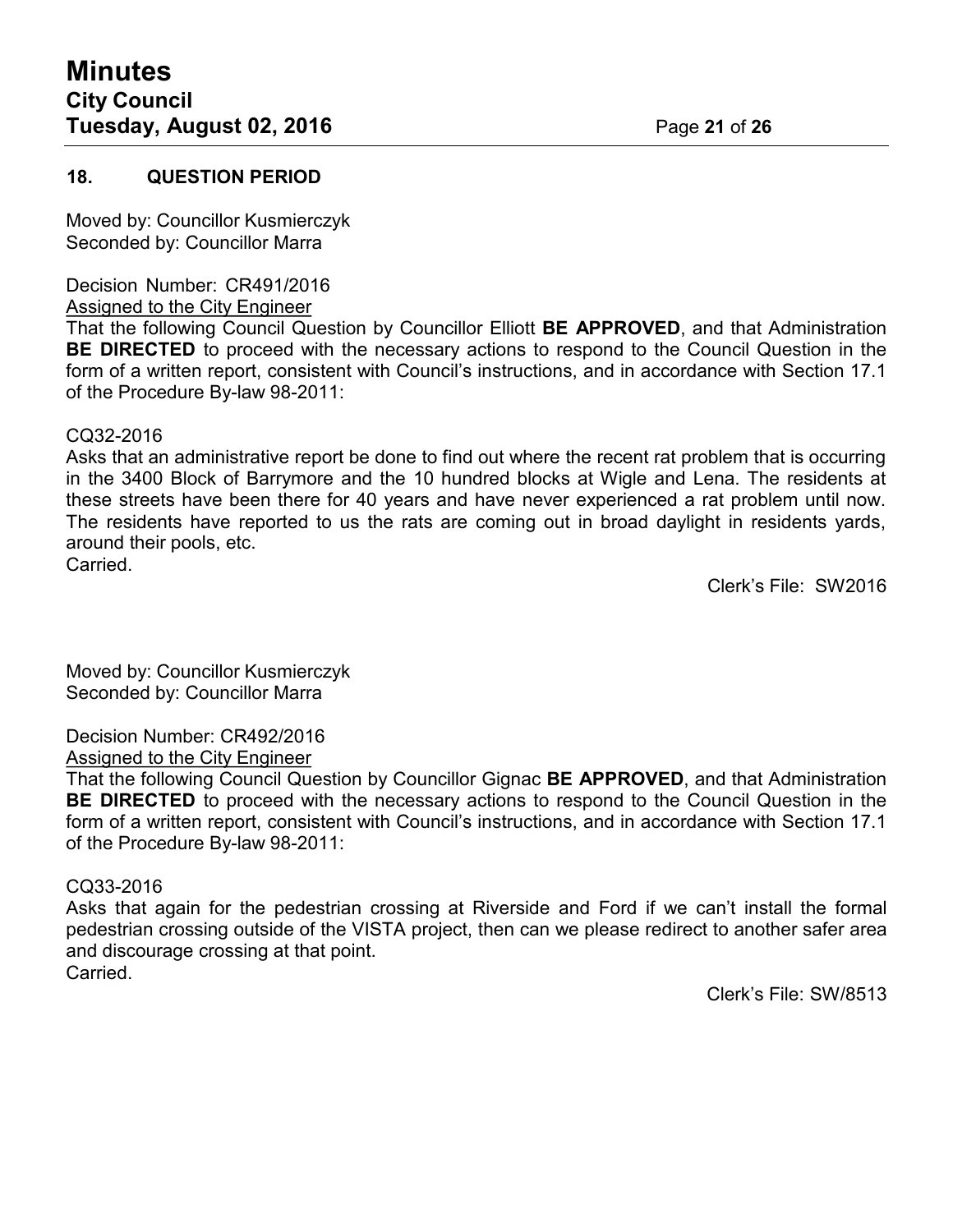Moved by: Councillor Kusmierczyk Seconded by: Councillor Marra

#### Decision Number: CR493/2016

Assigned to the City Planner

That the following Council Question by Councillor Kusmierczyk **BE APPROVED**, and that Administration **BE DIRECTED** to proceed with the necessary actions to respond to the Council Question in the form of a written report, consistent with Council's instructions, and in accordance with Section 17.1 of the Procedure By-law 98-2011:

### CQ34-2016

Asks Administration report back on updates to design guidelines for fencing along Riverside Drive to require decorative fencing rather than industrial/chainlink on public and private property. Carried.

Clerk's File: SR2016

Moved by: Councillor Kusmierczyk Seconded by: Councillor Marra

Decision Number: CR494/2016

Assigned to the City Engineer

That the following Council Question by Councillor Francis **BE APPROVED**, and that Administration **BE DIRECTED** to proceed with the necessary actions to respond to the Council Question in the form of a written report, consistent with Council's instructions, and in accordance with Section 17.1 of the Procedure By-law 98-2011:

### CQ35-2016

I would like for the City to send a letter to those responsible for grass/weeds/landscape maintenance in and around the Herb Grey Parkway letting them know that we are concerned with current conditions, weeds, and general unpleasant look. I would like to have a response by them to see what it is they plan to improve upon the current situation and general landscaped condition in and around the Parkway. Carried.

Clerk's File: ST/8821

**21. ADJOURNMENT**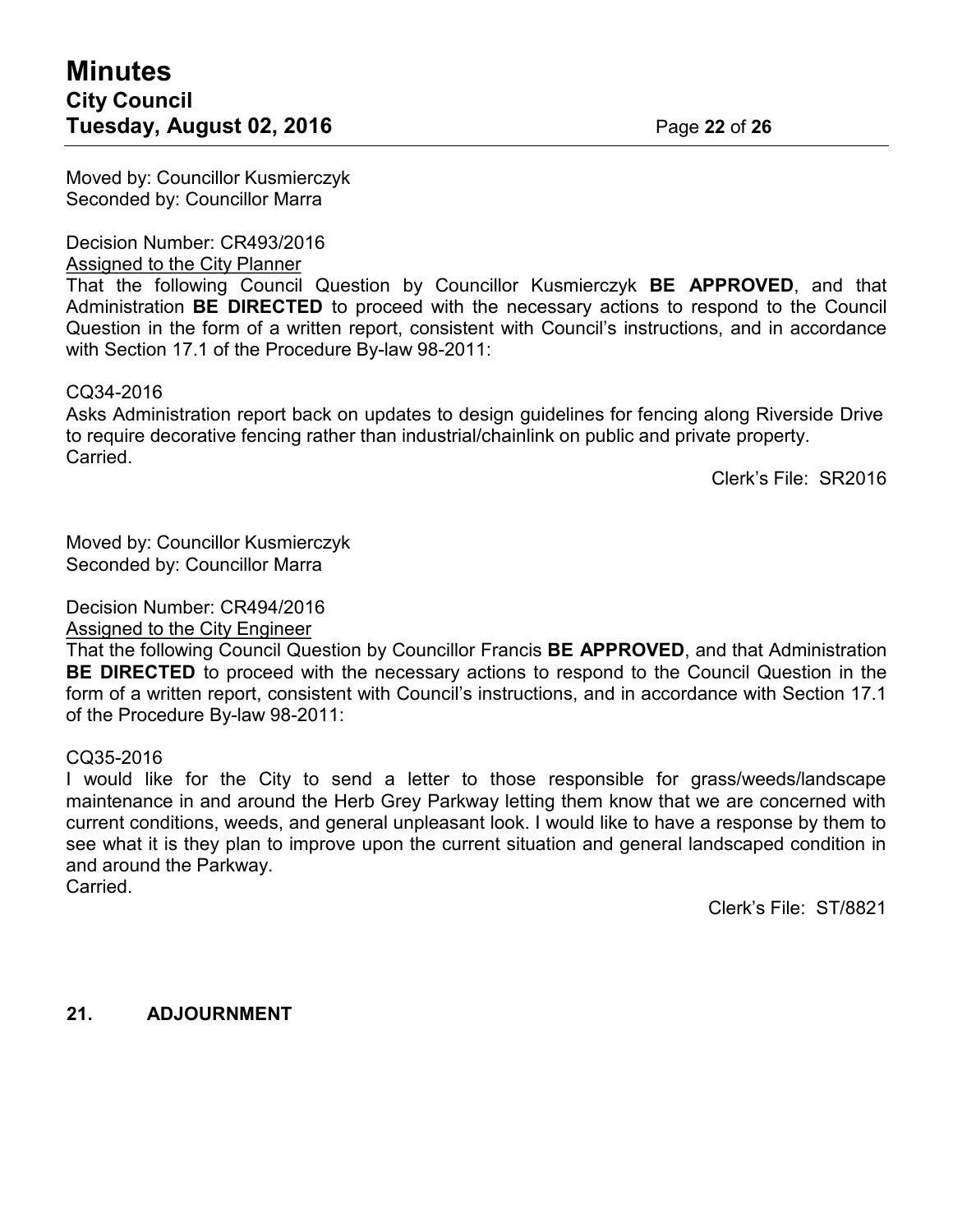Moved by: Councillor Sleiman Seconded by: Councillor Borrelli

That this Council meeting stand adjourned until the next regular meeting of Council or at the call of the Mayor. Carried.

Accordingly, the meeting is adjourned at 8:15 o'clock p.m.

Mayor City Clerk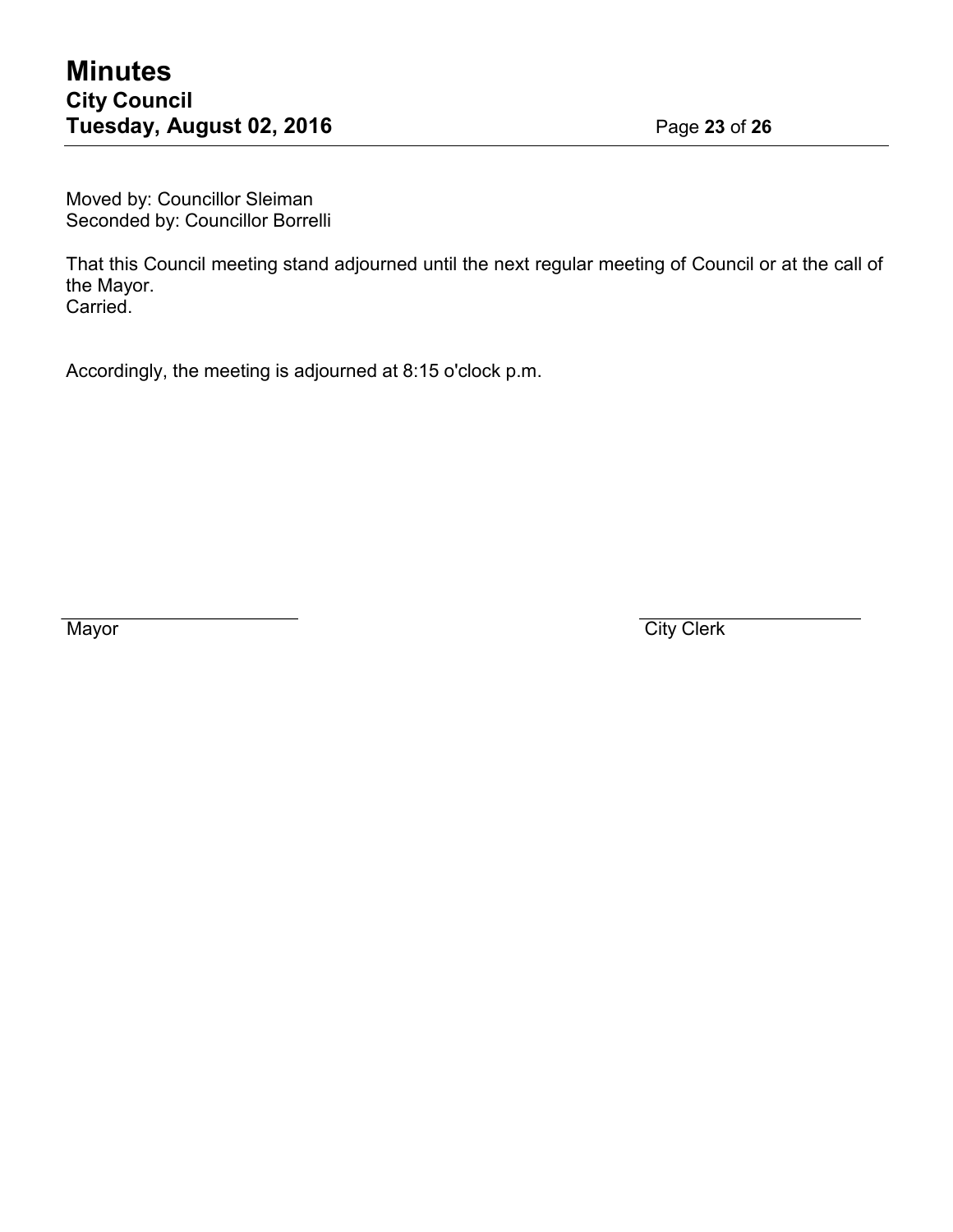# **Adopted by Council at its meeting held August 2, 2016 (CR499/2016)** VC/bm

### **SPECIAL MEETING OF COUNCIL – IN CAMERA August 2, 2016**

#### **Meeting called to order at: 5:46 p.m.**

#### **Members in Attendance:**

Mayor D. Dilkens Councillor F. Francis Councillor J. Elliott Councillor C. Holt Councillor R. Bortolin Councillor B. Marra Councillor J. Gignac Councillor P. Borrelli (arrives at 5:47 p.m.) Councillor E. Sleiman Councillor I. Kusmierczyk

#### **Members Absent:**

Councillor H. Payne

#### **Also in attendance:**

O. Colucci, Chief Administrative Officer

- J. Payne, Community Development and Health Commissioner and
	- Corporate Leader Social Development, Health, Recreation and Culture

V. Critchley, City Clerk/Licence Commissioner and Corporate Leader Public Engagement and Human Resources

J. Mancina, Chief Financial Officer/City Treasurer and Corporate Leader Finance and Technology

S. Askin-Hager, City Solicitor and Corporate Leader Economic

Development and Public Safety

**Verbal Motion is presented by Councillor Elliott, seconded by Councillor Francis, to move in Camera for discussion of the following item(s):**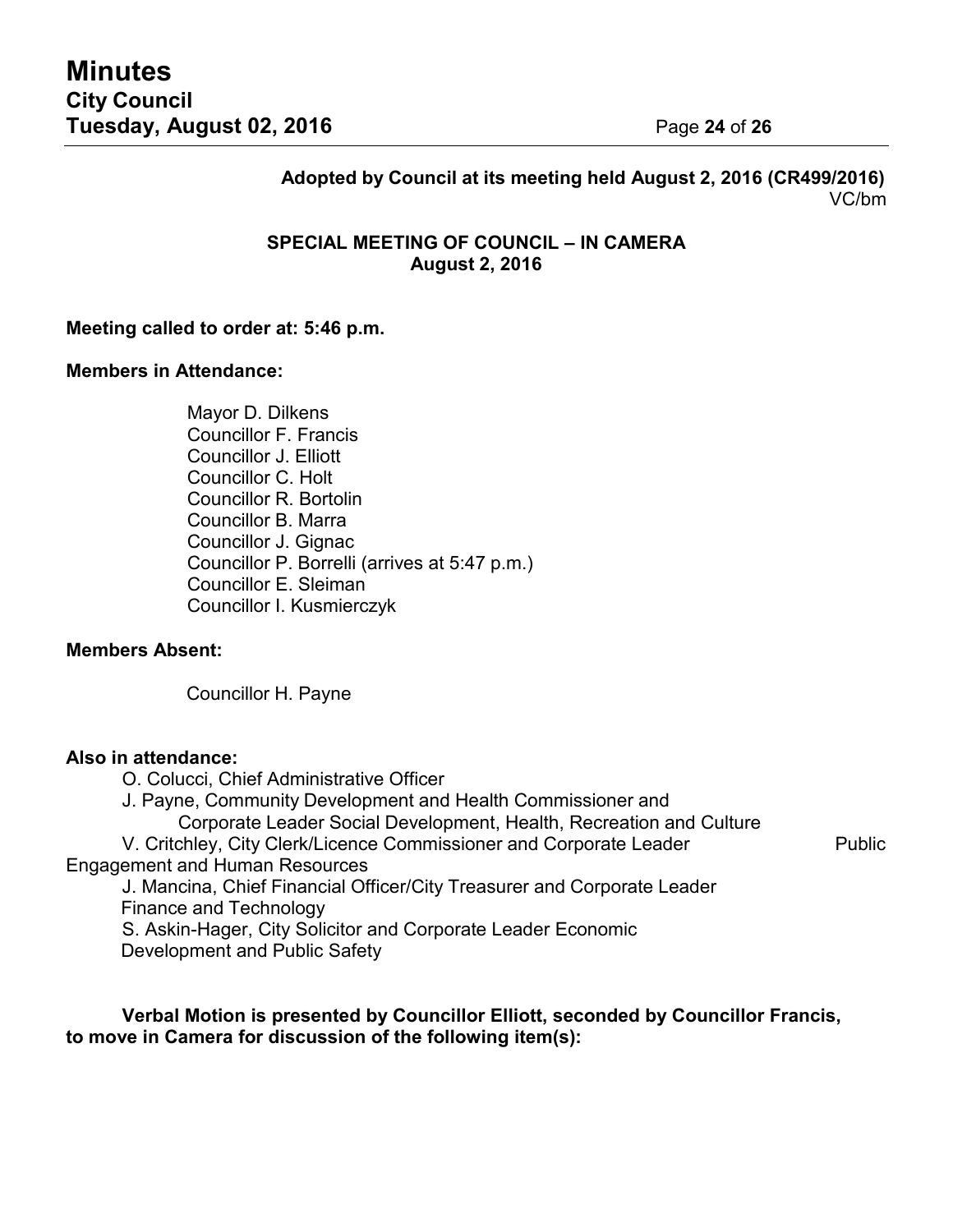| <u>ltem</u><br><u>No.</u> | <b>Subject</b>                  | <b>Section – Pursuant</b><br>to Municipal Act,<br>2001, as amended |
|---------------------------|---------------------------------|--------------------------------------------------------------------|
| 1.                        | Property matter – expropriation | 239(2)(c)                                                          |
| 2.                        | <b>Property matter - lease</b>  | 239(2)(c)                                                          |

**Motion Carried.**

### **Declarations of Pecuniary Interest:**

None declared.

**Discussion on the items of business. (Items 1 and 2)**

**Verbal Motion is presented by Councillor Elliott, seconded by Councillor Francis, to move back into public session.**

**Motion Carried.**

**Moved by Councillor Bortolin, seconded by Councillor Sleiman,**

**THAT the Clerk BE DIRECTED to transmit the recommendation(s) contained in the report(s) discussed at the In-Camera Council Meeting held August 2, 2016 directly to Council for consideration at the next Regular Meeting.**

1. That the recommendation contained in the in-camera report from the Coordinator of Real Estate Services, Manager of Real Estate Services, City Solicitor and Corporate Leader Economic Development and Public Safety, City Engineer and Corporate Leader Environmental Protection and Transportation and Chief Financial Officer/City Treasurer and Corporate Leader Finance and Technology respecting a property matter - expropriation **BE APPROVED**.

2. That the recommendation contained in the in-camera report from the Asset/Lease Administrator, Manager of Real Estate Services, Executive Director of Recreation and Culture, City Solicitor and Corporate Leader